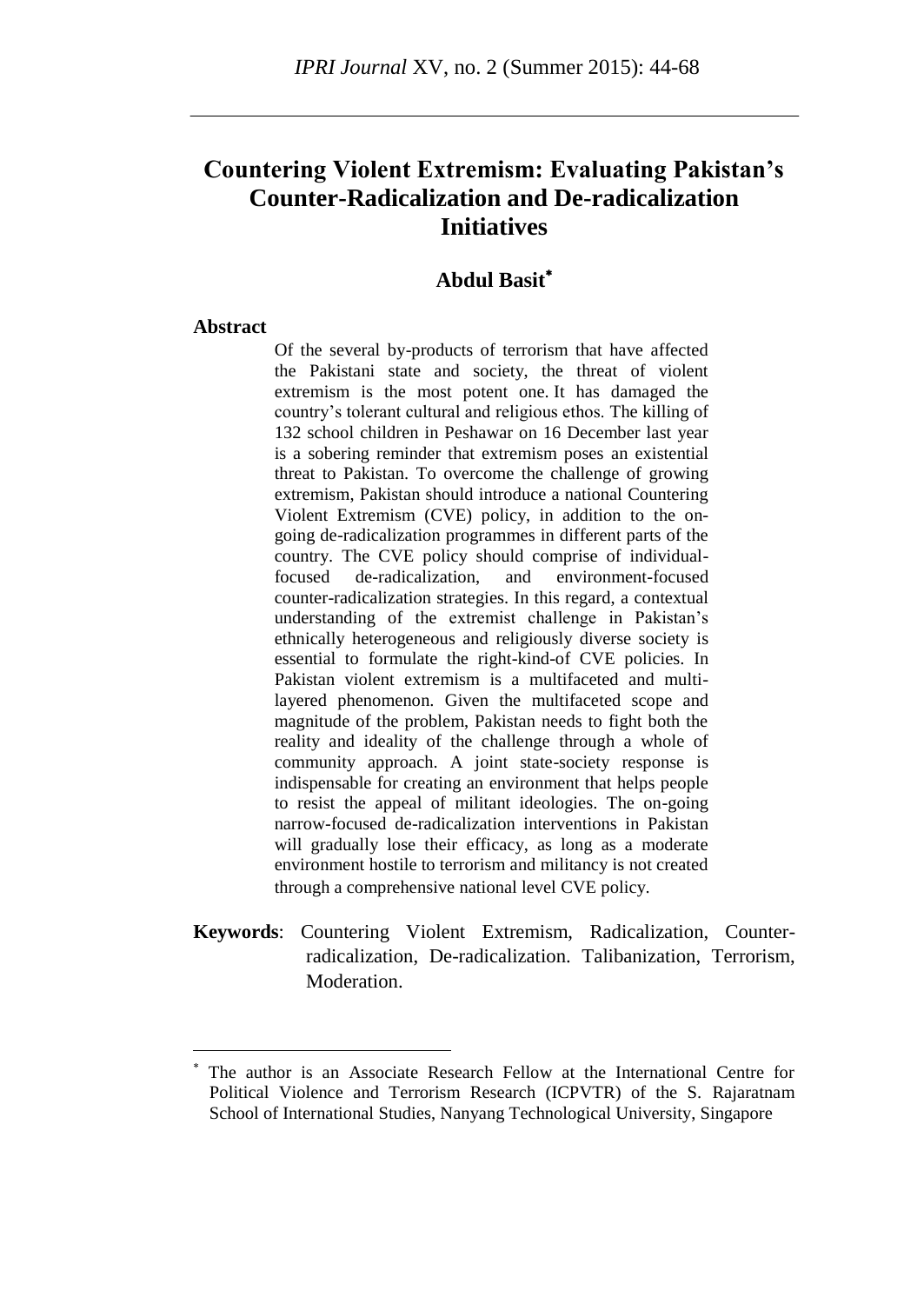## **Introduction**

Since 9/11, Pakistan has been a victim of terrorism, losing over 80,000 human lives, incurring economic losses of around 102.5 billion USD along with serious damage to its cultural and religious ethos.<sup>1</sup> Of the human lives, incurring economic losses of around 102.5 billion USD along with serious damage to its cultural and religious ethos.<sup>1</sup> Of the several by-products of terrorism that have harmed the Pakistani state and society, the threat of violent extremism is the most potent one.

Notwithstanding that masses are the ultimate victims of radicalization; a certain level of sympathy exists in the Pakistani society for the extremist causes which are couched in religious tone and colour. In a traditional religious society like Pakistan"s anything offered in a religious guise wins immediate appeal and unknowingly people end up supporting the extremist agenda. However, it is important to assert that support for such causes does not mean that people condone violence.<sup>2</sup>

With the mushrooming of Islamist groups within Pakistan, violent extremism has gained ground and marginalised the moderate voice. This is evident from the killing of former Governor Punjab Salman Taseer, attack on female education activist Malala Yousafzai, as well as targeted assassinations of moderate Islamic scholars like Maulana Hassan Jan and Mufti Sarfraz Naeemi.<sup>3</sup>

The problem has been further compounded by ambiguous and ambivalent perception of home-grown terrorism as something external. Weak governance, widespread social injustices and the intellectually

 1 "80,000 Pakistanis Killed in US War on Terror: report," *Express Tribune* (Islamabad), March 29, 2015. http://tribune.com.pk/story/860790/80000-pakistanis-killed-in-us-war-on-terror-

report/; among the killed are 48,504 civilians, 45 journalists, 5,498 security personnel and 26, 862 militants; Zaila Hussain, "Cost of War on Terror for Pakistan Economy," in *Pakistan Economic Survey 2013-14*, Ministry of Finance Pakistan,

http://www.finance.gov.pk/survey/chapter\_11/Special%20Section\_1.pdf

<sup>&</sup>lt;sup>2</sup> Hedieh Mirahmadi, Waleed Ziad, Mehreen Farooq and Drobert D. Lamb, "Empowering Pakistan"s Civil Society to Counter Global Violent Extremism*," Brookings Institute*, January 6, 2015,

http://www.brookings.edu/~/media/research/files/papers/2015/01/us-islamicworld-forum-publications/empowering-pakistans-civil-society-to-counterviolent-extremism-english.pdf

<sup>&</sup>lt;sup>3</sup> "Pakistan and the Threat of Extremism: Turning Point," *Economist*, October 20, 2012, http://www.economist.com/news/asia/21564907-despiteoutrage-overmalala %E2%80%99s-shooting-dark-forces-are-gathering-again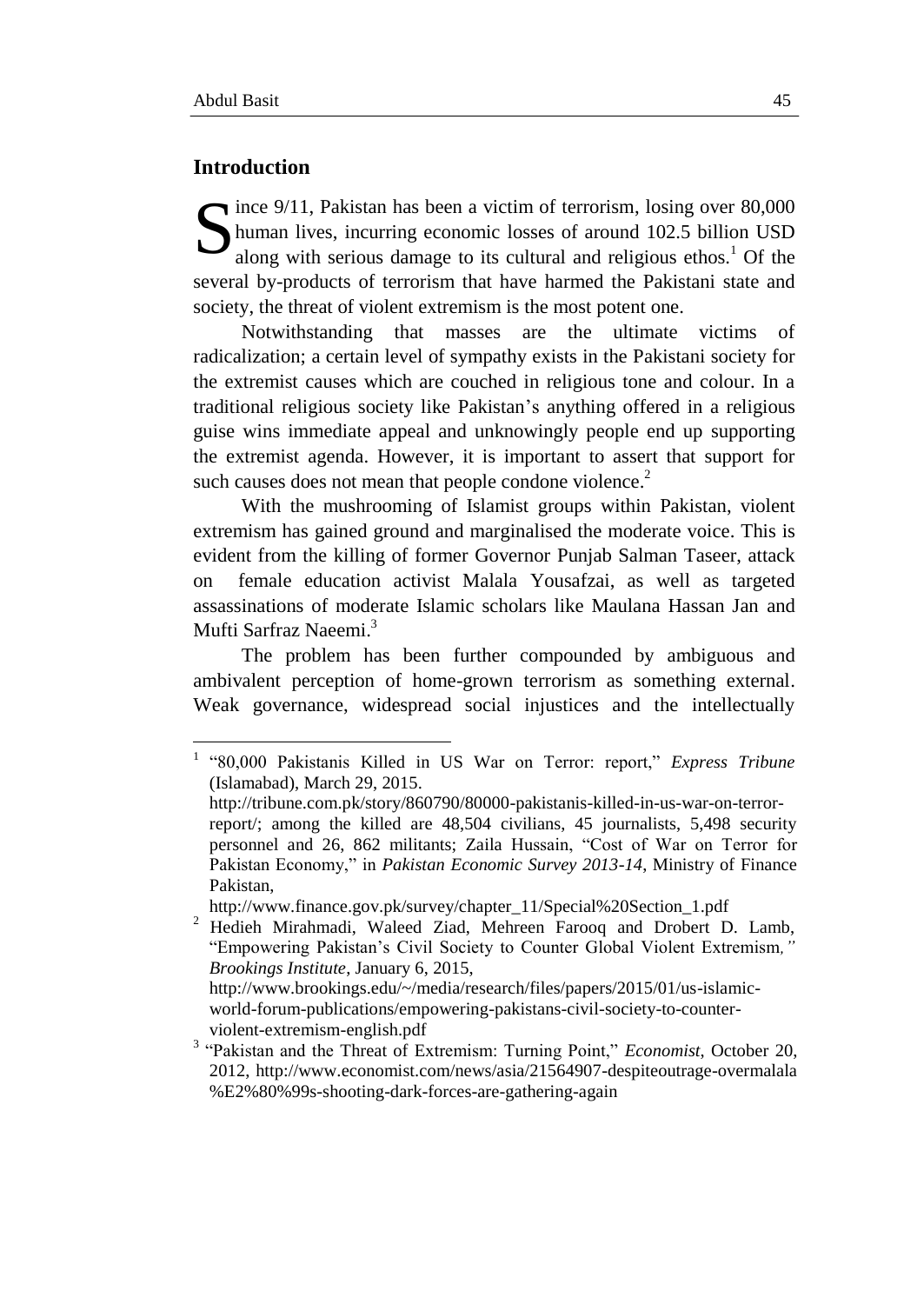stagnant madrassa and public education system have further helped this thinking. 4

This paper argues that in order to overcome the threat of violent extremism in Pakistan, a comprehensive counter-terrorism policy, which possesses a soft component in the form of CVE, is required. The heavy reliance on hard CT-policies—without a corresponding soft-CT regime—is not only capital intensive but counter-productive as well. For a sustainable CT-policy, Pakistan needs to balance the hard and soft CT-approaches to introduce smart approaches. The soft-CT strategies remain underutilized in Pakistan. At best such strategies operate on ad-hoc basis lacking a systematic long-term vision.

The paper also identifies major challenges facing Pakistan's soft-CT initiatives and puts forward some policy recommendations for improvement.

# **Framing the Issue of Violent Extremism in the Pakistani Context**

Before launching any major CVE programme, evolving a conceptual framework is imperative to understand the trends that underpin the phenomenon. It will be the first step towards well-meaning and holistic CVE-programme in Pakistan. Theoretically, CVE initiatives are subcomponent of a country"s national CT-policy. Moreover, all CVE initiatives are context-bound and case-specific. A nuanced understanding of what works, and what does not, in a particular environment is crucial for the success of any CVE initiative.

In this regard, the Western one-size-fit-all approach to understand a complex phenomenon like violent extremism in Pakistan"s complicated local environment is problematic. Most of the Western analyses of extremism in Pakistan tend to look at increasing religiosity as an indicator of extremism. For instance, the increasing trend of wearing the hijab in women and sporting of beards by men or the people stressing their Islamic identity over their national identity in public polls are taken as markers of extremism. In the Pakistani context, the growing religiosity may not be the right indicator of extremism and radicalization. Thus, the understanding

1

Manzar Zaidi, "Pakistan's Security Dilemma: On Doctrines, Perceptions and Institutional Interests," *SISA Report Number 6*, Centre for International and Strategic Analysis, June 2013,

http://strategiskanalyse.no/publikasjoner%202013/2013-06-14\_SISA6\_Report\_ PakistansSecurityDilemmas\_Manzar\_Zaidi.pdf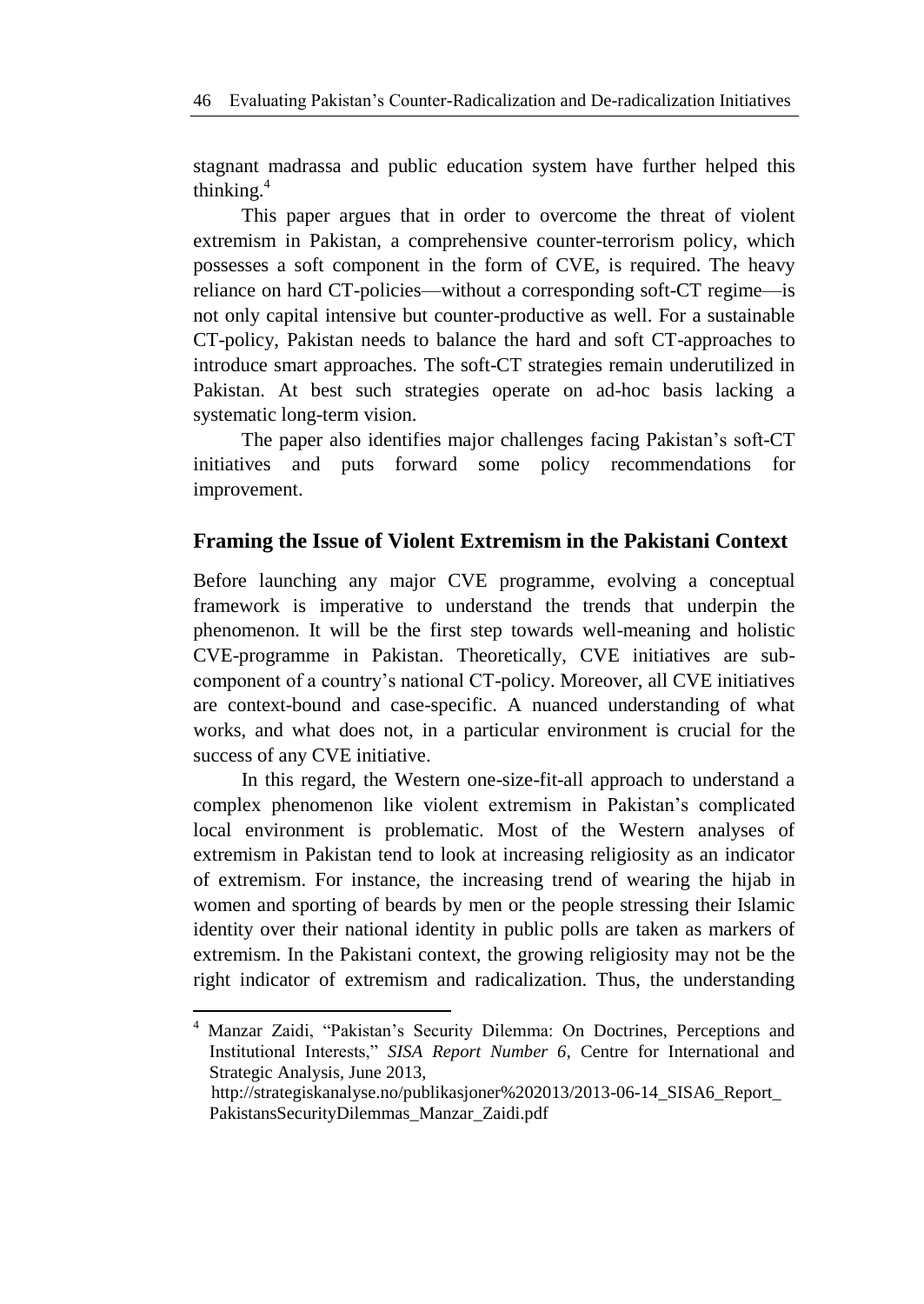**.** 

flowing from such analyses is flawed and misleading. It leads to an oversimplified and lopsided understanding of the issue. Therefore, Western definitions and frameworks are not appropriate tools to understand extremism in Pakistan.<sup>5</sup>

Violent extremism in Pakistan is a multifaceted and multi-layered phenomenon. It exists in the form of sectarianism, Shariah (Islamization) movements, Talibanization and a multitude of Jihadist organizations.<sup>6</sup> Other forms of extremism manifest in the general opposition to American or Western policies, in nationalist-separatist insurgency in Balochistan and ethno-political violence in Karachi and parts of interior Sindh.<sup>7</sup>

Extremism and radicalization take place against a contextual background with its surrounding push and pull factors.<sup>8</sup> For the purpose of this paper, the definition of extremism has been adopted from the research carried out by a Pakistan-based think-tank, Pak Institute for Peace Studies (PIPS). According to its definition, "Extremism means forcefully rejecting the existing means of political participation, attempting to create new ideologies and narratives to bring about a structural change in all spheres of life (social, political, economic or ethnic) by challenging the legitimacy of existing system institutions."<sup>9</sup>

Against this backdrop, while the end-goals of all CVE programmes are identical, the means to achieve them differ: they are context-bound and country-specific.<sup>10</sup> Pakistan is a heterogeneous society with diverse ethnic communities and multiple denominations of Islamic practices in different parts of the country. While these diverse communities have several

<sup>5</sup> Muhammad Amir Rana and Safdar Sial, *Radicalization in Pakistan*, (Islamabad: Narratives, 2012), 22.

<sup>6</sup> Marisa L. Proges and Jessica Stern, "Getting Radicalization Right," *Foreign Affairs*, May-June 2010, http://www.foreignaffairs.com/articles/66227/marisa-lporges-jessica-stern/getting-deradicalization-right.

<sup>&</sup>lt;sup>7</sup> "Fears of Extremism Rise in Pakistan: Poll," *Express Tribune* (Islamabad), July 2, 2014,

http://tribune.com.pk/story/730029/fears-of-extremism-rise-in-pakistan-poll/

<sup>8</sup> Syed Manzar Abbas Zaidi, "The Process of Radicalization: Contextualizing the Case of Pakistan," *Conflict and Peace Studies*, vol. 4, no. 2, April-July 2011, 41- 61.

<sup>9</sup> "Defining the Phenomenon of Radicalizationin Pakistan," *Pak Institute for Peace Studies*, January 2009.

<sup>10</sup> John Horgan, "What makes a Terrorist Stop being a Terrorist," *The Conversation*, November 18, 2014, http://theconversation.com/what-makes-a-terrorist-stopbeing-a-terrorist-33119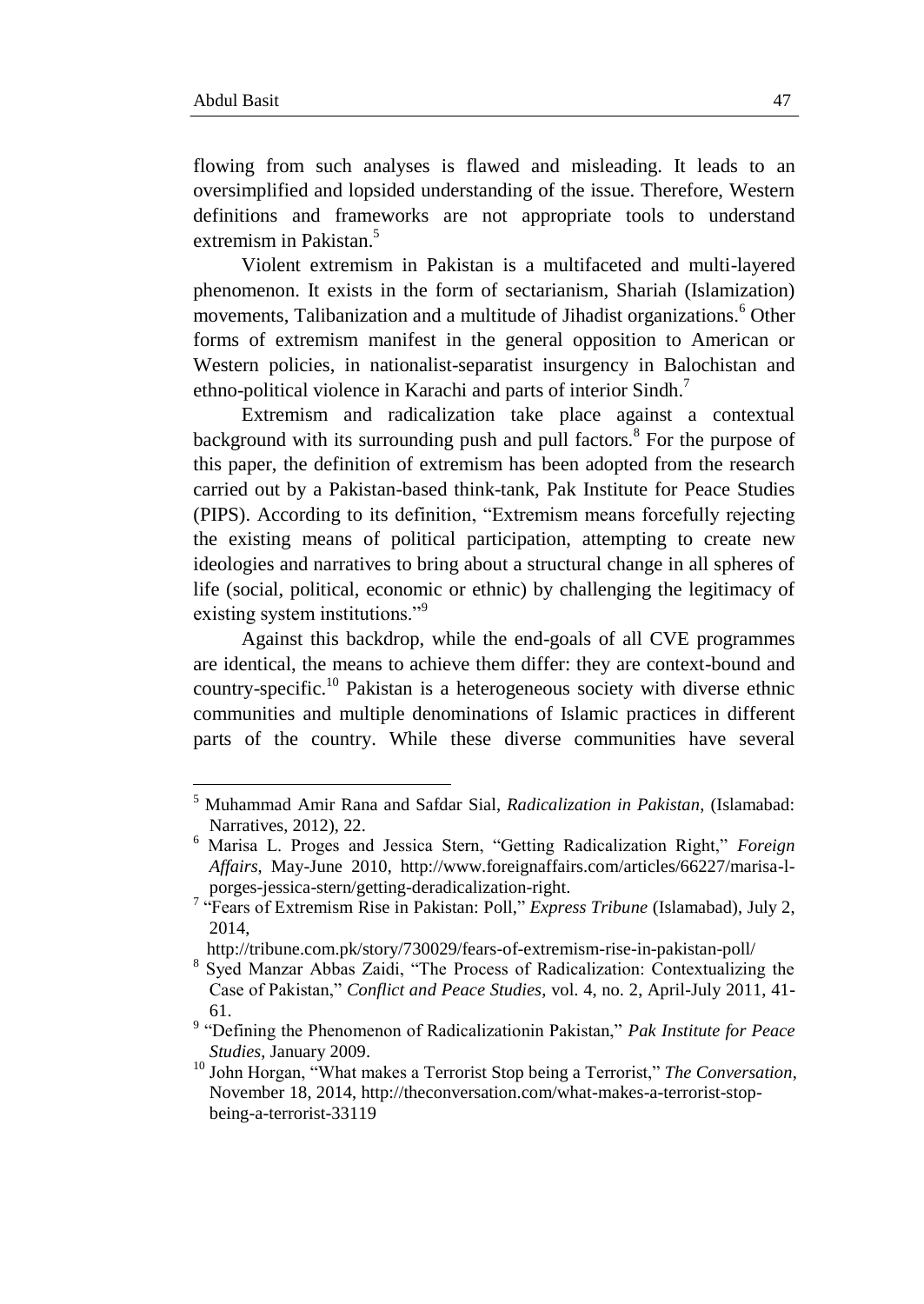common attributes but their cultural traditions and customs are distinct and peculiar.<sup>11</sup> For instance, the nature of radicalization in FATA is ideological driven by the Islamist militant organizations like the Pakistani Taliban and al-Qaeda. However, radicalism in Balochistan has its roots in economic grievances and political marginalization. Additionally, the radicalization in Punjab and urban Sindh has its roots in sectarian agendas.<sup>12</sup>

At the same time, the patterns of radicalization at the societal level simultaneously overlap and vary among the socio-economic classes: this is present at three levels. Among the lower-income groups radicalization is sectarian in nature. In the middle-income groups in the country"s urban and semi-urban areas, radicalization is mainly political emanating from issues like occupation of Afghanistan by the US-led coalition forces and the Indian occupation of Kashmir. So, Kashmir and Afghanistan-focused militant groups shape the views and behaviours in this category. The uppermiddle class and elite of the country is closer to pan-Islamist causes like caliphate or revival of Islamic laws and practices. Religious organizations like al-Huda and Hizb-ut-Tharir (HT) are active in indoctrinating this class. It is important to mention that these trends among different socio-economic classes are not fixed.<sup>13</sup>

Henceforth, across Pakistan's geographical units, communities and classes, the implementation strategies will vary. So, while the overall structure of CVE programme in Pakistan may be the same, the implementation mechanism will have to factor in the local dynamics.<sup>14</sup>

# **Why have a CVE Programme in Pakistan?**

1

The CT-lessons learnt from the American experiences in Iraq and Afghanistan indicate that combating terrorism only through kinetic means is capital-intensive and long-drawn. Such blunt and hardened CT-approaches

<sup>&</sup>lt;sup>11</sup> Interview with Dr. David Hansen, Associate Professor at the Correctional Service of Norway Staff Academy and Director Pakistan Program at the Centre for International and Strategic Analysis, Norway, April 15, 2015.

<sup>&</sup>lt;sup>12</sup> Email interview with Hussain Nadim, former director Planning Commission of Pakistan with extensive experience in security sector, April 4, 2015.

<sup>&</sup>lt;sup>13</sup> Email iinterview with Hussain Nadim, former director at the Planning Commission of Pakistan with extensive experience in the security sector, April 4, 2015.

<sup>&</sup>lt;sup>14</sup> Khalid Iqbal, "De-radicalization: Pakistan's Dilemmas," Criterion Quarterly, vol. 8, no. 4, October 31, 2014, http://www.criterion-quarterly.com/deradicalization-pakistan%E2%80%99s-dilemmas/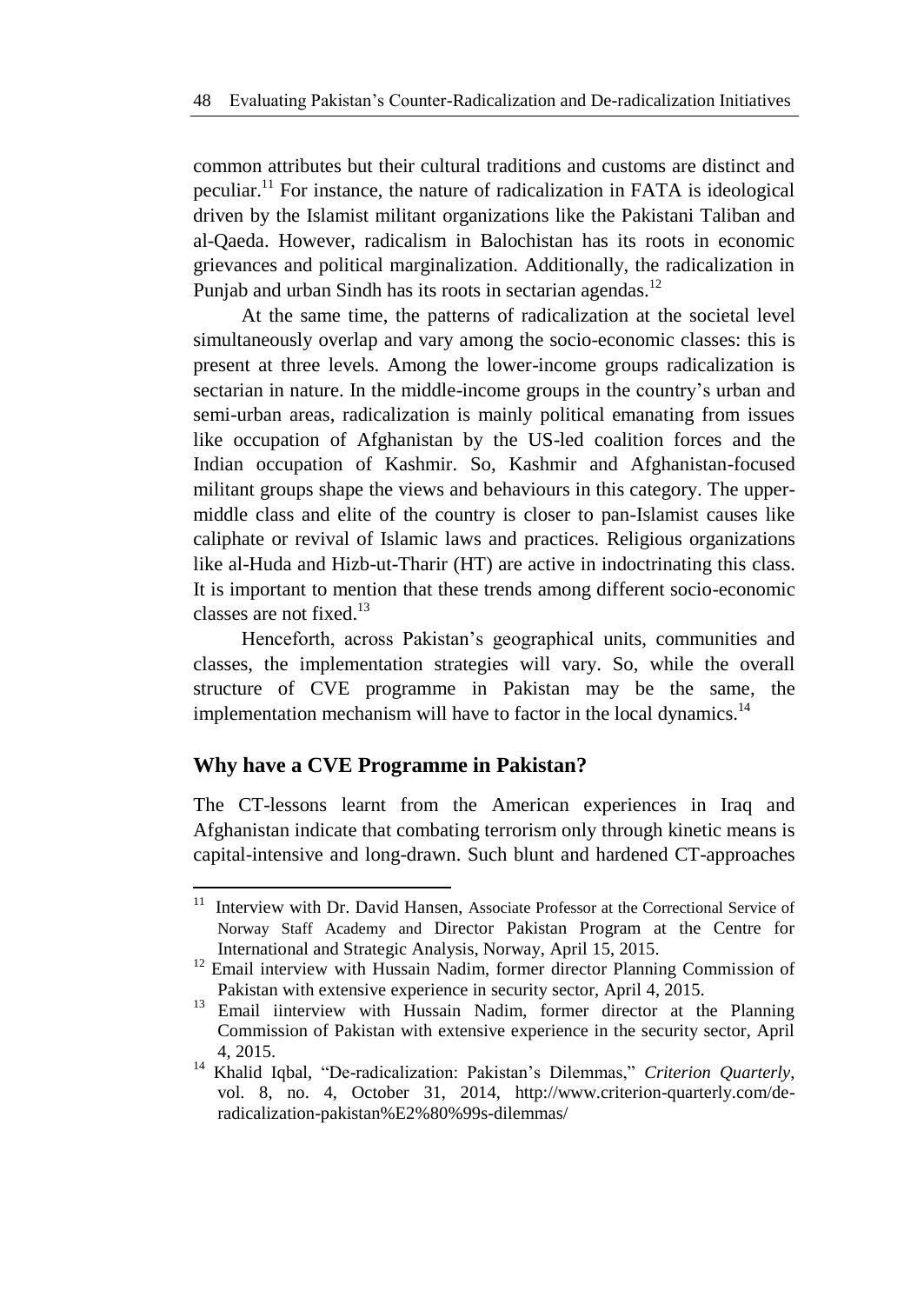1

spark terrorist recruitment. Moreover, the use of power is necessary but not a sufficient factor of success in CT. Likewise, a military victory is hard to achieve as the terrorists do not fight on the traditional battlefield rather they lurk around in the society as for them, civilian population is both a target and sanctuary. The traditional conception of victory-defeat framework is useless in CT when the real idea is to "win the hearts and minds" of the people.<sup>15</sup>

As there are no silver bullets for victory against the terrorist threat, in 2009 Pakistan felt a need to combine the kinetic and non-kinetic means to work out a more flexible and innovative CT- approach. The idea was to have a cost-effective and result-oriented policy to adequately address both the tangible and intangible aspects of terrorism.<sup>16</sup>

So far, Pakistan has used hard and soft-power without a strategy resulting in a vacuum. The primary purpose to have a CVE is to: a) stop terrorist organizations from growing; b) deprive them of social support base available in the form of supporters and apologists; c) build resilience in community against extremist propaganda, especially in the vulnerable and at-risk segments of population; d) and, stop youth recruitment by terrorists" outfits. 17

The rationalization to have a comprehensive CVE programme in Pakistan has following six factors:

a) In Pakistan, extremism and terrorism have a cause-and-effect relationship. So, terrorism cannot be tackled without weakening this bond. It can be achieved by targeting the avenues which the extremist groups use to increase their influence in society.<sup>18</sup> Neutralizing extremists' ideological appeal in society is

http://www.foreignaffairs.com/articles/65896/jessica-stern/mind-over-martyr

<sup>&</sup>lt;sup>15</sup> Emilie Simpson, "Why We Failed to Win a Decisive Victory in Afghanistan," *Foreign Policy*, March 2, 2015, http://foreignpolicy.com/2015/03/02/why-thewar-in-afghanistan-was-lost-from-the-start-coin-taliban/

<sup>&</sup>lt;sup>16</sup> "The challenges of counter radicalization in Pakistan," United States Institute of *Peace*, May 9, 2012, http://www.usip.org/publications/the-challengescountering-radicalization-in-pakistan

<sup>&</sup>lt;sup>17</sup> Jessica Stern, "Mind Over Martyr: How to Deradicalize Islamist Extremists," *Foreign Affairs*, January-February 2010,

<sup>&</sup>lt;sup>18</sup> Hedieh Mirahmadi, Mehreen Farooq and Waleed Ziad, "Pakistan's Civil Society: alternative Channels to Countering Violent Extremism," *World Organization for Resource Development and Education*, October 5, 2012,

http://www.worde.org/wp-content/uploads/2012/10/WORDE-Report-Pakistan-Civil-Society-Alternative-Channels-to-CVE.pdf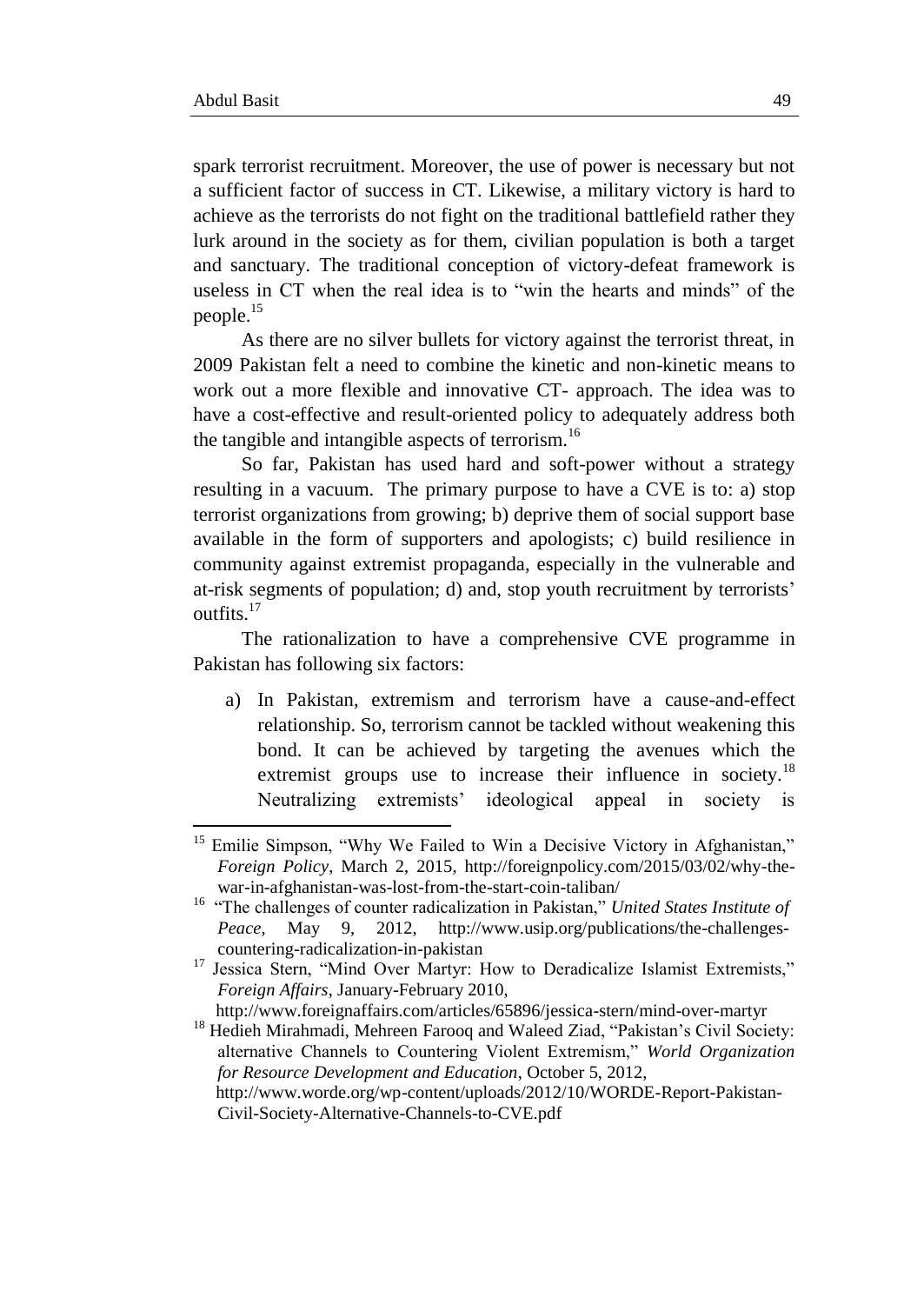necessary.<sup>19</sup>So, there is a need to reach out to at-risk individuals and society segments to prevent further radicalization of individuals and groups.<sup>20</sup>

- b) From the supply-demand standpoint, CVE is carried out to reduce the size of terrorist groups by depriving them of active membership and a support base among local communities. $2<sup>1</sup>$
- c) No military can jail or shoot its way out of militancy: a multipronged and non-kinetic framework is also needed. At the core, it is fundamentally a war of ideas. $^{22}$  While the military operations in CT work like a surgeon"s knife which must cut before healing; the actual healing touch comes from  $CVE<sup>23</sup>$  Violence is just one miniscule but well-publicized expression of terrorism; however, it is just the tip of the iceberg.<sup>24</sup> The broader issues and root causes of terrorism lie beneath the surface. The under-surface issues can be effectively solved through softer measures like CVE.

There are around 8,000 militants detained in different Pakistani jails and internment centres. Keeping such a large number of militants in prison without trials or a rehabilitation programme is fraught with risks. Given the problems of capacity and inefficiency of Pakistan"s criminal justice system, it is a tall order to try all of them. Learning from what happened in the Iraqi prisons resulting in creation of the

<sup>19</sup> <sup>19</sup> Safdar Sial, "Role of Religious Scholars in Counter-Radicalization and Deradicalization Strategies in Pakistan: The Need and the Scope," *Conflict and Peace Studies*, vol. 5, no. 1, January-June 2013, 69.

<sup>20</sup> Muhammad Amir Rana, "Folds or Radicalization," *Conflict and Peace Studies*, vol. 3, no. 3, July-September 2010, 5-8.

<sup>21</sup> John Hargon, "De-radicalization or Disengagement," *Perspectives on Terrorism*, vol. 2, no. 4, 3,

http://www.terrorismanalysts.com/pt/index.php/pot/article /view/32/html

<sup>&</sup>lt;sup>22</sup> Tariq Pervez, "Challenges of establishing a rehabilitation programme in Pakistan," *Terrorist Rehabilitation and Counter-Radicalization: New Approaches to Counter-terrorism*, ed., Rohan Gunaratna, Jolene Jeral and Lawrence Rubin, (New York: Routledge, 2011), 122.

<sup>&</sup>lt;sup>23</sup> John Horgan, "Fully Operational? The Ongoing Challenge of Terrorist Risk Reduction Programs," *Global Policy*, August 16, 2013, http://www.globalpolicyjournal.com/blog/16/08/2013/fully-operationalongoing-challenge-terrorist-risk-reduction-programs

<sup>&</sup>lt;sup>24</sup> Moeed Yusuf, "Pakistan's Militancy Challenge: From Where, to What?" in *Pakistan's Counter Terrorism Challenge*, Moeed Yousuf, eds. (Washington DC: George Town University Press), 36.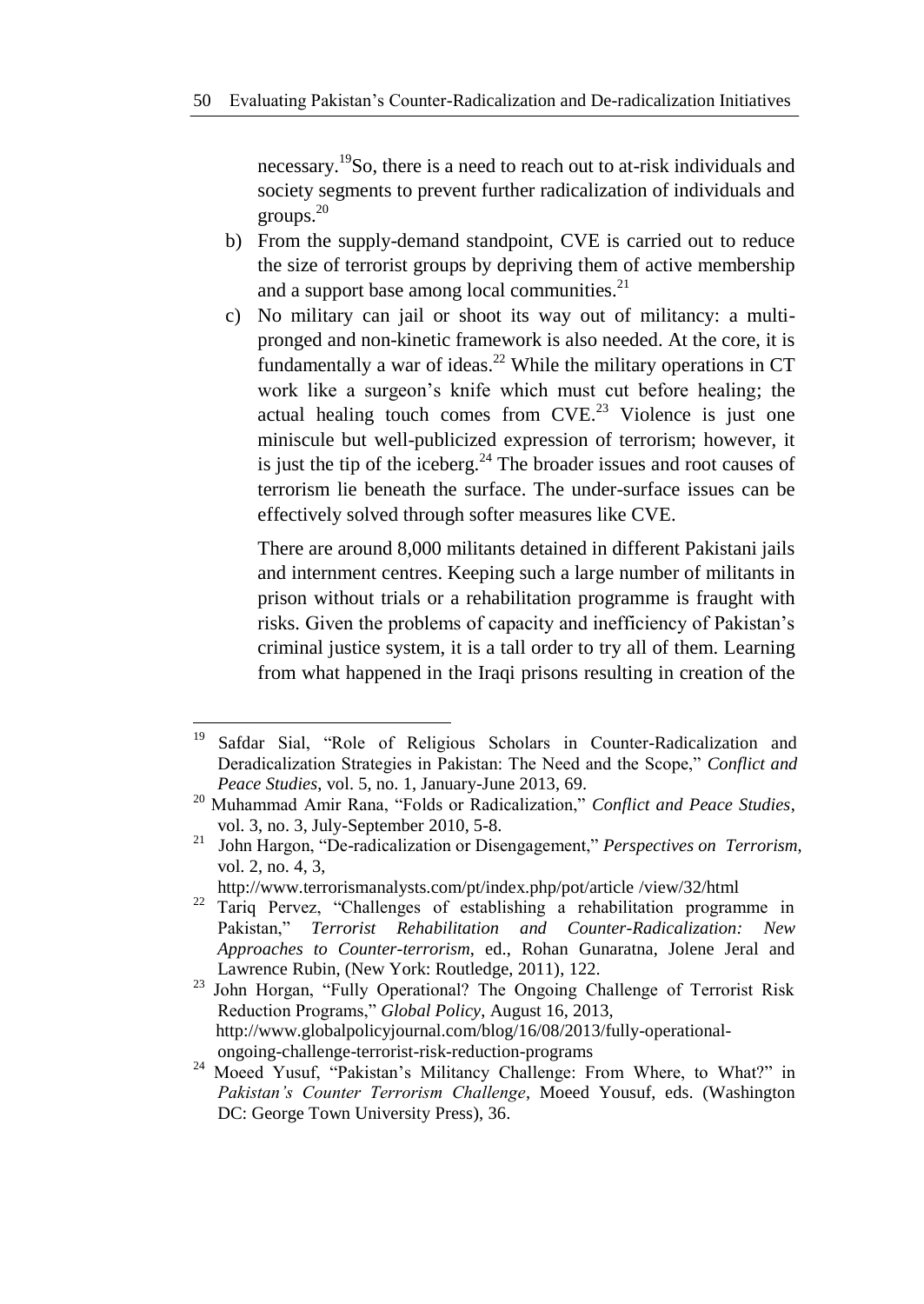1

Islamic State of Iraq and Sham (ISIS), Pakistan needs to introduce rehabilitation programmes in different prisons. As it is said, jails are the universities of the criminals, the prisons housing militants can turn into nurseries of extremism in the future. It is in the fitness of things to mention that the militants arrested during the 2009 Swat operation are still languishing in jails waiting for their trials.

- d) Research on various asymmetrical conflicts indicates that the youth that constitute the rank-and-file of any insurgent or extremist group participate in violence for a variety of overlapping reasons. They are either coerced by their families and communities or motivated by their adverse socio-economic circumstances to join terrorism. Such reasons have very little to do with the extremist ideology. These people can change their trajectory away from rather than towards violence if they are provided proper guidance for course correction.<sup>25</sup>
- e) While fighting terrorism, states at some stage look for a political settlement and CVE offers a way out. Research indicates that all terrorists are not ideologically motivated. There are active and passive supporters and participants of terrorism. Usually only twenty per cent of them are active members while eighty per cent are passive participants.<sup>26</sup>Active participants form the top-hard-core of the terrorist pyramid while the passive participants are the middle and bottom layers of the pyramid. The sets of motivations of the middle and low rankers are different from those of hard core militants. Paradoxically, the demands of hard-core militants are intangible and the demands of the soft-core militants are tangible. If the layer of passive participants can be neutralized, the socialsupport base of the terrorist groups vanishes. Later, the handful hard-core elements can be sorted out through the use of hard power.<sup>27</sup>

http://www.usip.org/publications/effective-cve-approaches

<sup>25</sup> Georgia Holmer, "Creating Spaces for Effective CVE Approaches," *Peace Brief 178*, United States Institute of Peace, September 2014,

<sup>26</sup> John Horgan, "What makes a Terrorist Stop being a Terrorist?" *Conversation*, November 18, 2014,

http://theconversation.com/what-makes-a-terrorist-stop-being-a-terrorist-33119

<sup>27</sup> M. Zaidi, "Radicalization of the young," *Express Tribune* (Islamabad), January 7, 2013, http://tribune.com.pk/story/490547/radicalisation-of-the-young/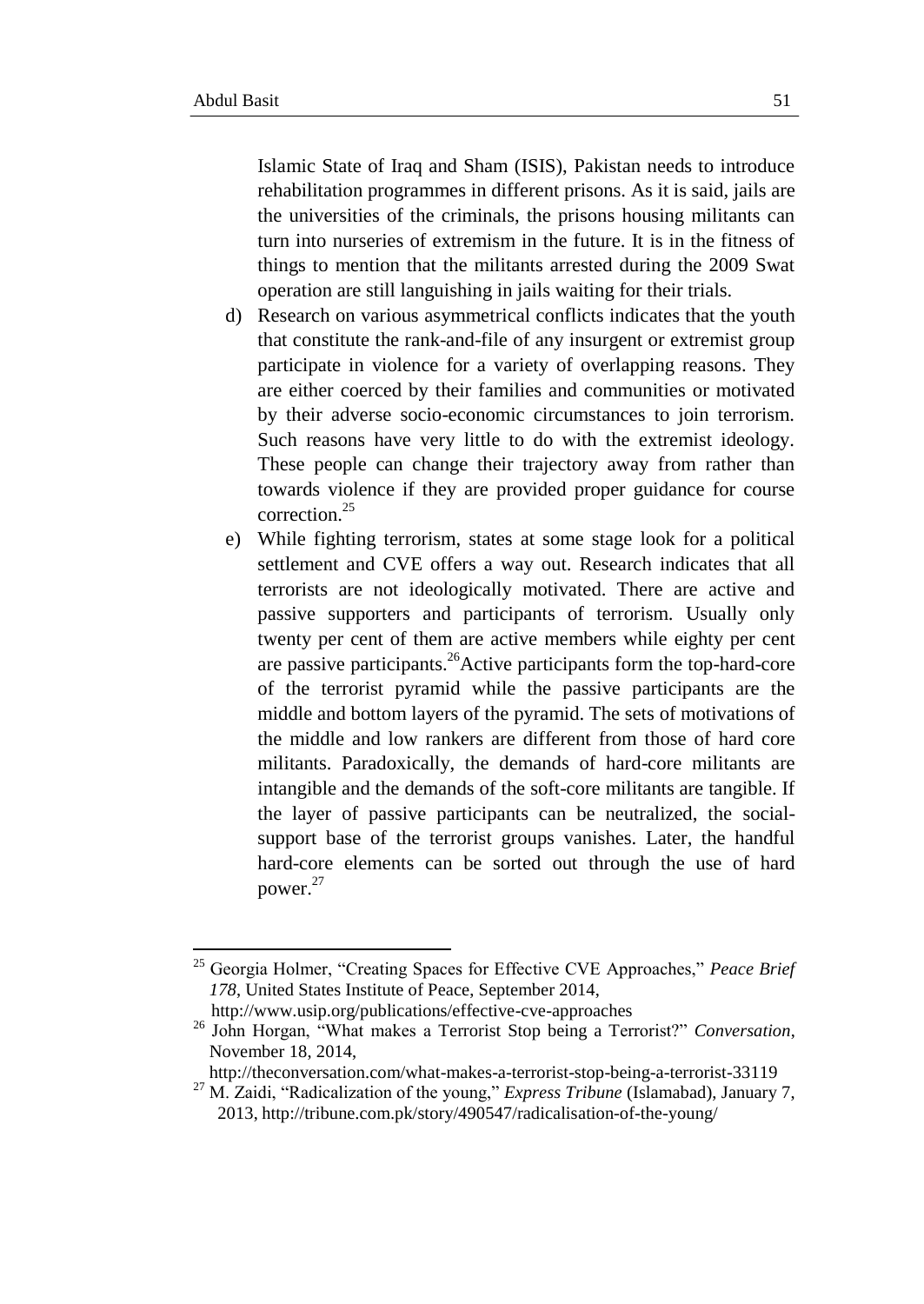f) Those militants, who want to surrender by actively disengaging from their organizations, demobilize from violence, and agree to follow the law of the state, deserve a second chance to live a normal life. $28$ 

# **Pakistan's CVE Initiatives**

Pakistan has the following CVE initiates:

- i. De-Radicalization:
	- a) Swat Programme;
	- b) Punjab Programme.
- ii. Counter-Radicalization:
	- a) Madrassa Reforms;
	- b) National International Security Policy 2014;
	- c) National Action Plan 2014;
	- d) Counter Terrorism Operations;
	- e) Pakistan Protection Act 2014.

## **De-radicalization Programmes**

Pakistan's first de-radicalization programme started in September 2009, after completion of Pakistan army"s counter-terrorism offensive against the Pakistani Taliban in Swat. Most of the militants apprehended during the operation were teenagers and young kids who were trained as suicide bombers.<sup>29</sup> The overwhelming presence of youth among the detainees forced the security forces to revisit the traditional counter-terrorism approaches. A need was felt to introduce a militant rehabilitation programme. To start the programme, Pakistan army converted four-large school buildings in Swat into de-radicalization centres.<sup>30</sup>

**<sup>.</sup>** <sup>28</sup> Shehzad H. Qazi, "De-radicalizing the Pakistani Taliban," *Huffington Post*, October 4, 2011, http://www.huffingtonpost.com/shehzad-h-qazi/de-radicalizing -the-pakistani-taliban\_b\_993208.html

 $29$  Jason Burke, "Fighting Terrorism: Do De-radicalization Camps Really Work," *Guardian*, June 9, 2013,

http://www.theguardian.com/world/2013/jun/09/terrorism-do-deradicalisationcamps-work

<sup>30</sup> Hassan Abbas, "The Roots of Radicalization in Pakistan," *South Asia Journal*, Issue 9, Summer 2013, http://southasiajournal.net/the-roots-of-radicalization-inpakistan/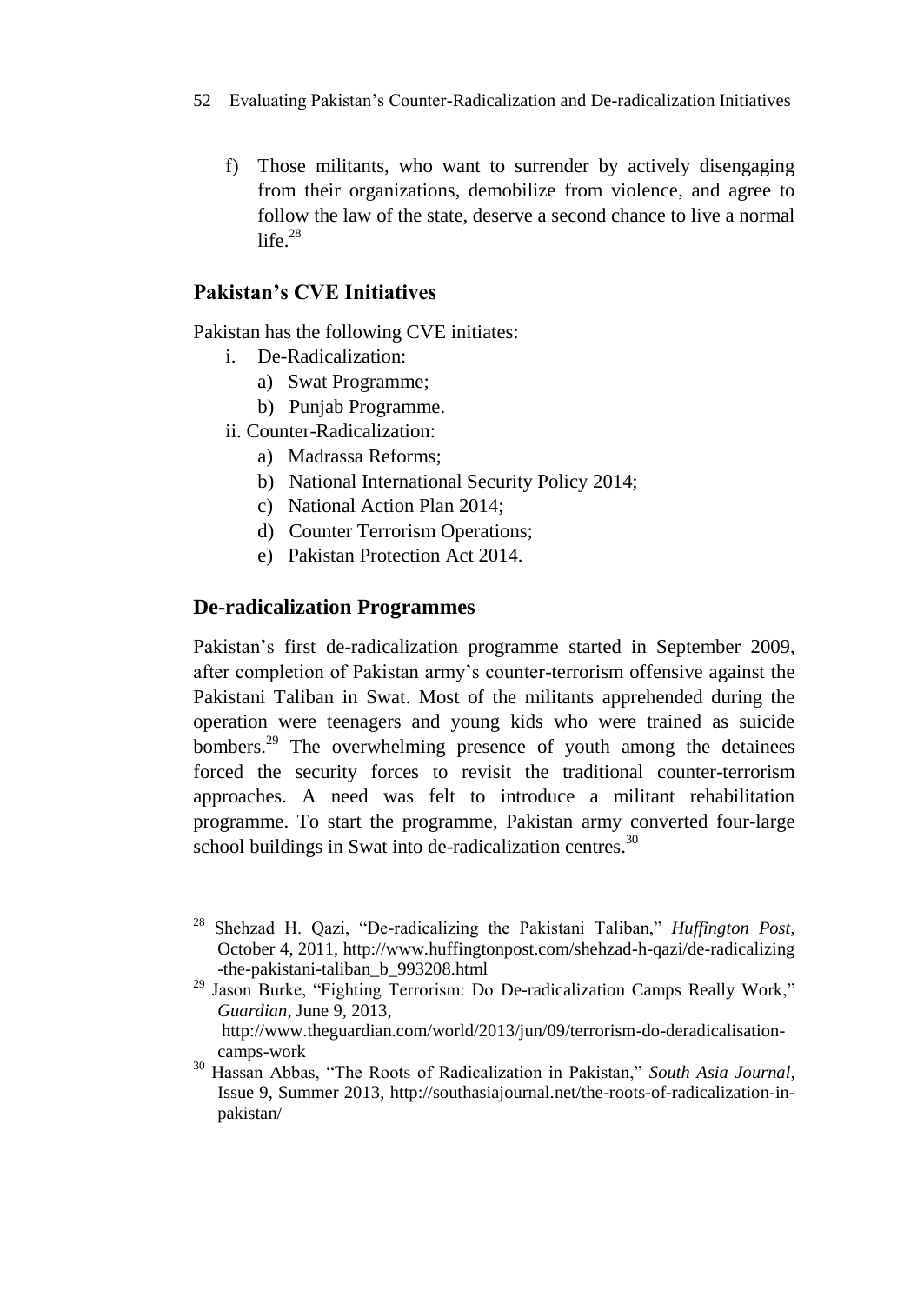#### *Swat De-Radicalization Programme*

The programme in Swat aims to rehabilitate the militant detainees who worked with the Taliban. The idea is to provide them with a second chance by restoring their self-worth and make sure they do not return to terrorism.<sup>31</sup> So far, 2500 Taliban militants have been rehabilitated.<sup>32</sup>

> The Swat de-radicalization programme comprises Sabaoon for kids between 12-18 years), Rastoon (for youth between 19-25 years) and Mishal centres (for militants' families to create awareness to look after the rehabilitated individuals).<sup>33</sup> In general, the programme is termed as De-Radicalization and Emancipation Programmes (DREPs) and run through public-private partnership. The overall management and supervision of the programme is in Pakistan military"s hand; however, an umbrella body of local civil society and non-governmental organizations, Hum Pakistan Foundation (HPF) is involved in different activities inside the centres. Since 2009, Sabaoon has rehabilitated around 200 militants, $34$  while the Rastoon has rehabilitated 1196 militants.<sup>35</sup>

#### **Punjab De-Radicalization Programme**

In 2011, another de-radicalization programme was initiated in eastern Punjab under the joint management of police"s Counter Terrorism Department (CTD) and Technical Vocational Training authority (TEVTA). The de-radicalization programme in Punjab was shelved in 2012 by the Punjab government due to fund scarcity. Around 1300 more militants, who

 $31\,$ <sup>31</sup> Jamie Scharm,"Pakistani boot camps want to reprogram ISIS terrorists," *New York Post*, November 16, 2014 http://nypost.com/2014/11/16/pakistani-bootcamps-want-to-re-program-isis-terrorists/

<sup>32</sup>  $rac{32}{33}$  Ibid.

<sup>33</sup> Muhammad Amir Rana, "Swat De-radicalization Model: Prospects for Rehabilitating," *Conflict and Peace Studies*, vol. 4, no. 2, April-June 2011, 5- 13.

<sup>&</sup>lt;sup>34</sup> Shehzad H, Qazi, "A War without Bombs: Civil Society Initiatives Against Radicalization in Pakistan," *Policy Brief no. 60*, Institute for Social Policy and Understanding, February 2013,

http://www.ispu.org/pdfs/ISPU\_Brief\_CounterDeradicalization\_2\_14.pdf

<sup>&</sup>lt;sup>35</sup> "Rehabilitation and integration: 47 ex-militants freed after they receive vocational training," *Express Tribune* (Islamabad), October 13, 2013, http://tribune.com.pk/story/617202/rehabilitation-integration-47-ex-militantsfreed-after-receiving-vocational-training/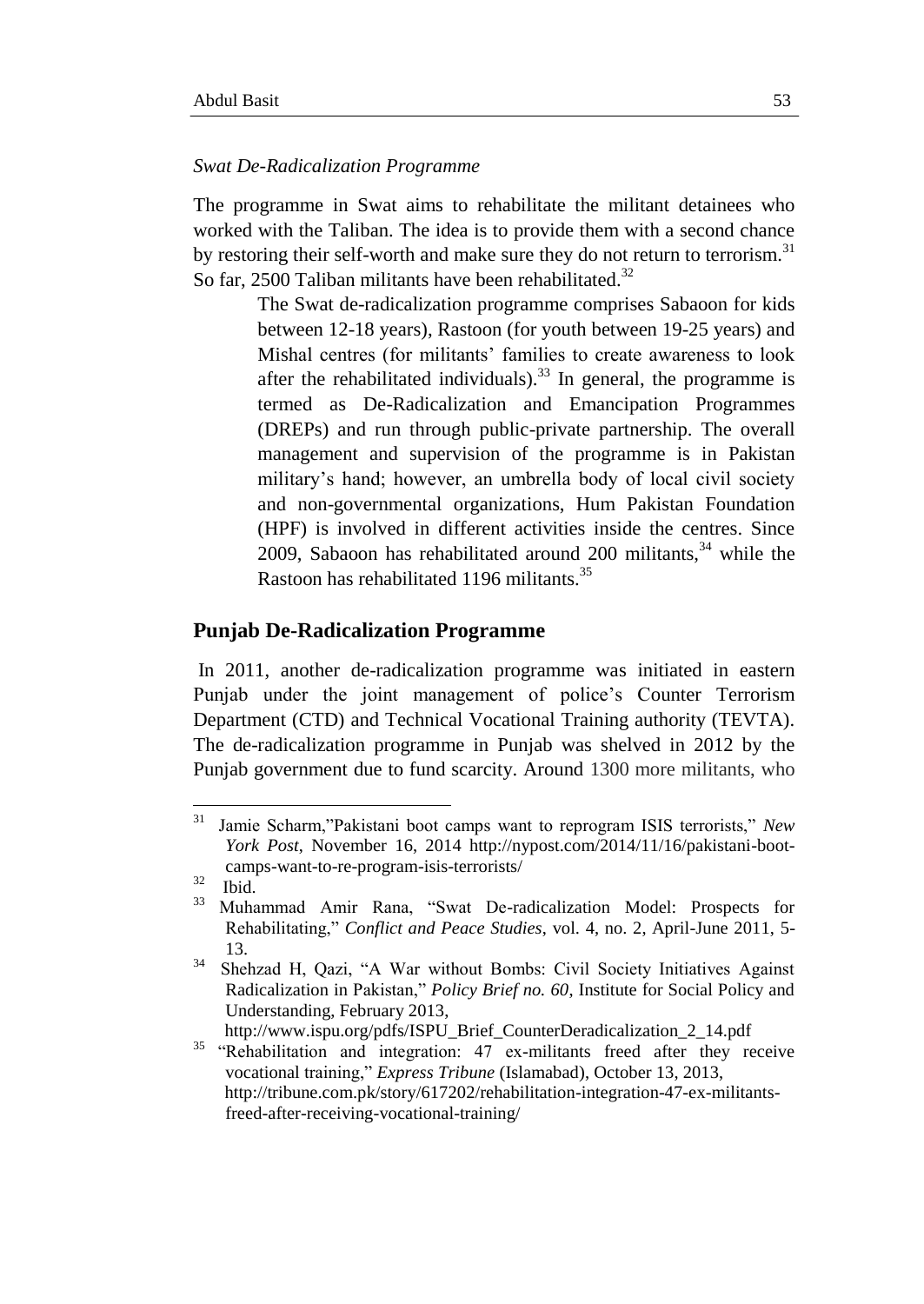had to undergo rehabilitation in different batches, could not be taken on board because of the closure of the programme.<sup>36</sup>

> The Punjab rehabilitation programme focused on ex-militants of the Kashmiri Jihadi groups like Lashkar-e-Taiba (LeT, Army of the Pure), Jaish-e-Muhammad (JeM, Muhammad"s Army) and anti-Shia militant groups such as Lashkar-e-Jhangvi (LeJ, Army of Jhangvi) and Sipah-e-Sahaba Pakistan (SSP).<sup>37</sup>

> The programme was based on a three-pronged strategy of prevention, rehabilitation and after-care. It had three modules: psychological assessment, religious rehabilitation and vocational training.<sup>38</sup> Three batches of around 311 participants completed the training. The training and rehabilitation were organized at various regional and district headquarters to make it convenient for participants to attend.<sup>39</sup>

**.** 

<sup>36</sup> Faisal Ali Ghuman, " De-radicalization in Disarray," *Dawn* (Islamabad), October 24, 2014, http://www.dawn.com/news/1139983

<sup>37</sup> Zill-e-Huma Rafique and Mughees Ahmed, "De-Radicalization and Rehabilitation Efforts: Analysis of Anti-terrorism Activities in Pakistan," International Journal of Humanities and Social Sciences, vol. 2, Issues, February 2013, 115-124, https://www.counterextremism.org/download\_file/48/134/270/ 38

Ibid.

<sup>39</sup> Saba Noor, "From Radicalization to De-Radicalization: The Case of Pakistan," *Counter Terrorists Trends and Analysis (CTTA)*, vol. 5, Issue 8, August 2013, http://www.rsis.edu.sg/wp-content/uploads/2014/09/CTTA-August13.pdf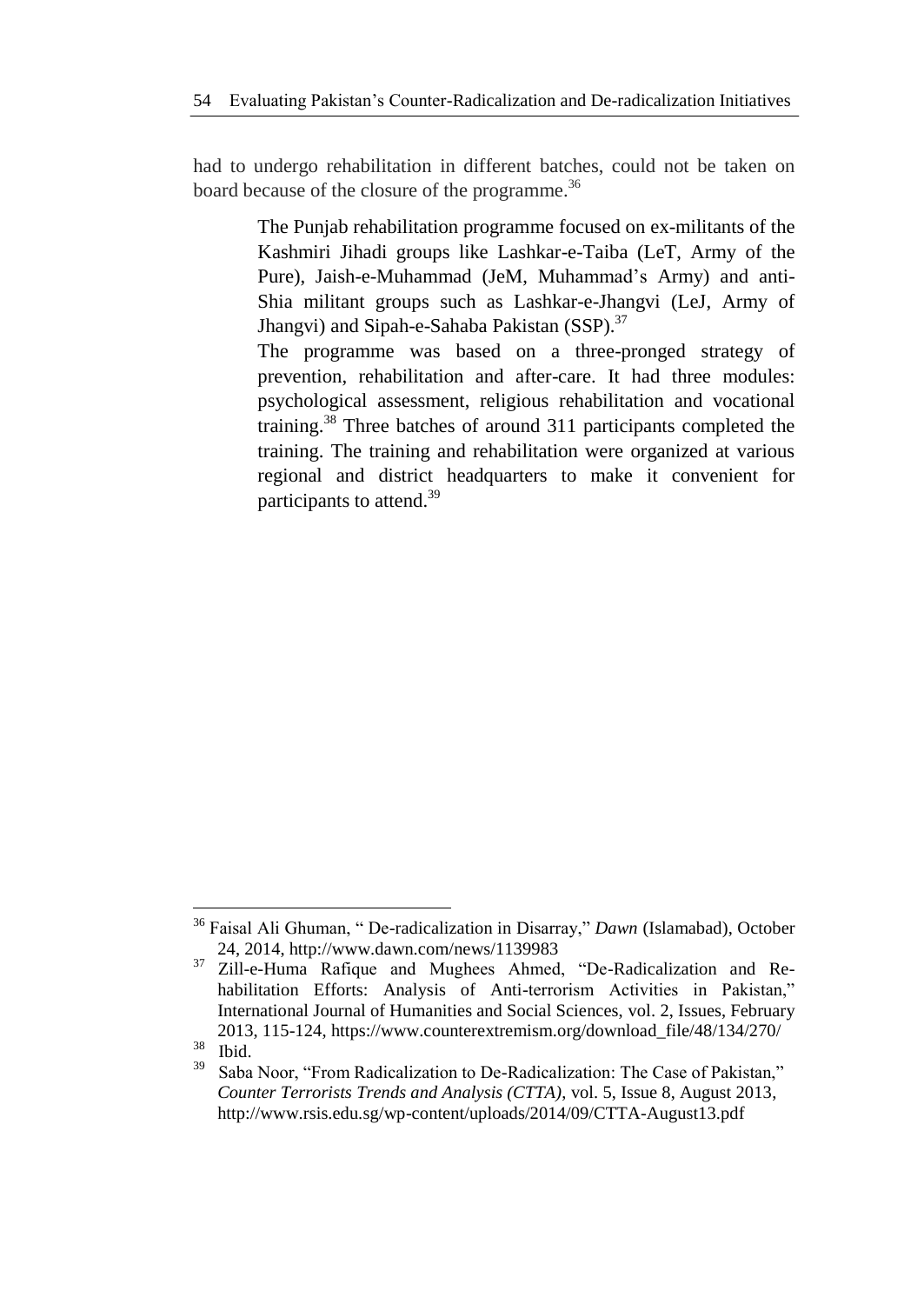# **Process of De-radicalization in Swat**

A dedicated team of doctors, psychologists, religious scholars and other professionals manage the de-radicalization programme in Swat. The programme has four-components: psychological rehabilitation, religious counselling, formal education (upto  $10<sup>th</sup>$  and  $12<sup>th</sup>$  grade) and vocational training. The programme also includes family meetings, participation in sports and cultural events.<sup>1</sup> On average, a normal case of rehabilitation can take six-months to one year. In extreme cases, rehabilitation can take as long as three years.

#### **Psychological Rehabilitation (Screening)**

The militants undergo psychological rehabilitation before being exposed to other rehabilitation modules. The psychologists determine an individual"s emotional, psychological, and intellectual development through cognitive tests. Understanding the meaning of an individual"s involvement in terrorism is central for any de-radicalization programme. The psychologists evaluate the militants" personal narratives to investigate method of their recruitment, role within the organization, nature of their relationship with militants (e.g. community-based links or family ties), and their continued inclination toward militancy.

The motivations vary from person to person based on individual context, personal life experiences and incidents. The main motivations for individuals to join militancy and terrorism in Pakistan include sense of serving God, poverty, coercion by the Taliban on local community to send their kids for jihad, social pressures and tribal affiliations. One worth mentioning finding of militants' psychological counselling is that only a handful of militants are ideologically motivated. For majority of the militants Jihad is just a job.

Based on the set of motivations and root causes the psychologists classify the terrorist into four broad categories: "very high risk, high risk, medium risk and low risk." For instance, a child who served for a short time and mostly carried out menial tasks would be considered low-risk. A medium-risk inmate may be the one who only provided logistical help, such as transport and access to food. Those trained for combat operations are considered high-risk while very high risk are those who voluntarily trained as suicide bomber and firmly believe in the Taliban ideology.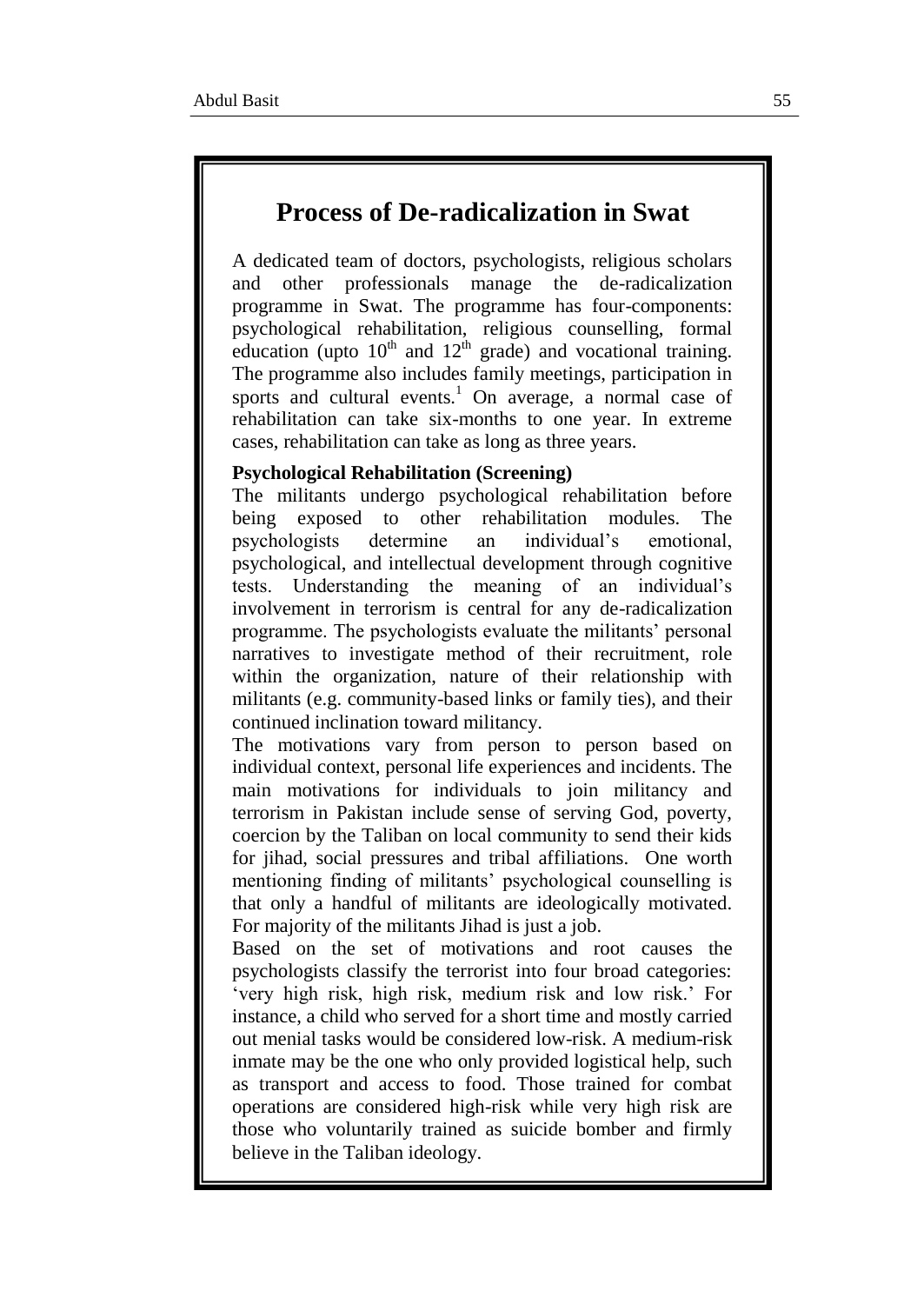# **Religious Counselling**

Religious counselling is the second stage of militant"s rehabilitation programme. It aims at correcting the extremist views of militants through behaviour modification without changing their religious beliefs. The emphasis is on religious dialogue to address the detainees" understanding of Islam. It is critical in challenging the extremists" mindsets, which rely on religion for legitimacy of their behaviour. The purpose of such sessions is that at the end of the programme the subjectindividuals should entertain more balanced, moderate and tolerant views. This is a slow and time consuming process.

# **Formal Education**

The programme also offers formal education from grade 1 to 12 (or high school). The aim is to equip these individuals to pursue higher education after the rehabilitation; to help them have more informed views of different things rather than blindly buying into distorted form of religion. The curriculum is liberal in nature, trying to teach students about tolerance and religious pluralism.

# **Vocational Training**

It focuses on teaching the rebels employment skills, like electronics, computers, carpentry, masonry, automobile mechanics, welding, appliance repair, word-work, basic electrician skills and poultry farming. The idea is to equip them with a set of technical skills to support themselves if they are academically weak or unable to find employment. It follows the basic philosophy that having an actual job and a place to go every day is a better protective mechanism to avoid re-engagement in terrorism.

## **Reintegration Criteria**

After successfully going through the aforementioned four stages, the militants are reintegrated back in the society. What happens to these individuals after re-integration is more important than what happens to them inside the de-radicalization centers. The reintegration criterion includes educational performance, vocational skills, expert psychosocial assessment, and the family's level of engagement with the child. Low risk children are reintegrated earlier if they and their families do not have militant connections and there is no militant presence in their community. Teams visit villages and communities to investigate this. Furthermore, it is also ensured that the beneficiaries either transition into a school or are employed at the time of reintegration. To counter the risk of recidivism, a major challenge for de-radicalization programmes, military officers' check in with reintegrated children on weekly and monthly basis, depending on the child"s risk level. This monitoring process lasts minimum for two years.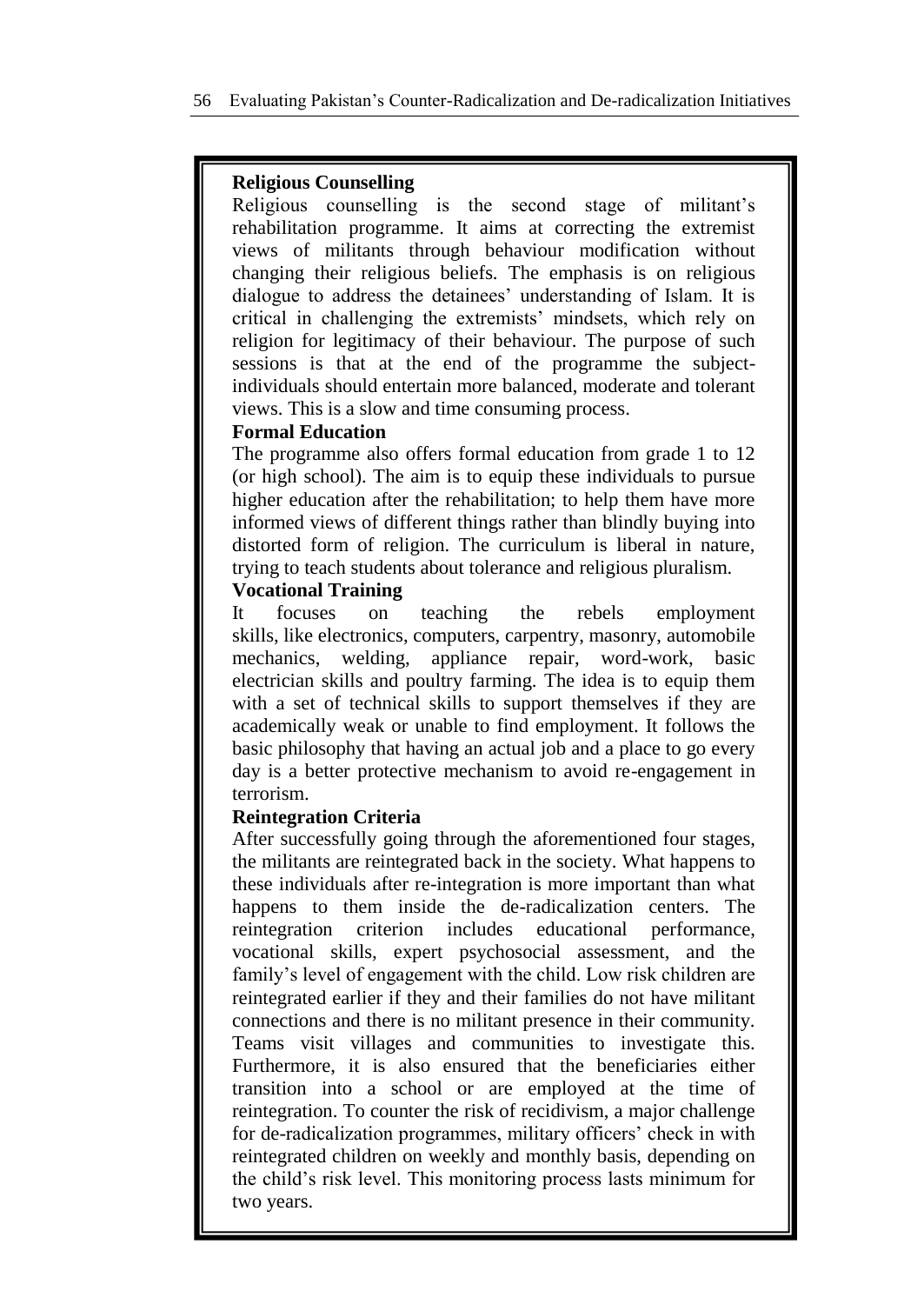**.** 

## **Counter Radicalization**

#### *Madrassa Reforms*

The debate on the role of madrassas in spreading radical Islamist ideologies is central to extremism-terrorism nexus in Pakistan. The growth of extremism in Pakistan is closely linked with the proliferation of radical madrassas across the country. The debate on madrassa reforms in Pakistan gained prominence in the aftermath of 16 December 2014 Taliban attack on a school in Peshawar. The post-attack investigation revealed that the seven attackers stayed in a mosque before launching the attack.<sup>40</sup> Though, all madrassas are not involved in supporting terrorism; however, it is a fact that majority of terrorist leaders and ideologues, such as former chiefs of the Pakistani Taliban Baitullah Mehsud and Hakimullah Mehsud and the current head of al-Qaeda"s South Asian Branch (AQIS) Maulana Asim Umar are the products of different Pakistani madrassas. Maulana Sami-ul-Haq"s madrassa Haqqaniain Akora Khattak, Nowshera is the alma mater of the Afghan Taliban"s top leadership including its late chief Mullah Muhammad Umar.

Reforming madrassas into centres of excellence and learning, which promote moderation and tolerance of other faiths, is critical for combating religious extremism in Pakistan.<sup>41</sup> Madrassas networks and mosques are the main constituencies of religious-political parties, jihadist groups and sectarian militant organizations. Sectarian organizations and religiopolitical parties look towards madrassas to expand their support base. According to Wiki Leaks, annually around \$ 100 million is transferred to Deobandi and Ahle-Hadith madrassas in South Punjab from Saudi Arabia and other Sunni Arab Gulf states.<sup>42</sup>

In the recent years, two attempts have been made to reform and regulate madrassas in Pakistan. In 2008, President General (R) Pervez Musharraf issued the Madrassa Regulation Ordinance. He built on the 2002

<sup>&</sup>lt;sup>40</sup> Munawar Azeem, "TTP Getting Active Support from Seminaries in Twin Cities: report," *Dawn* (Islamabad), April 7, 2014, http://www.dawn.com/news/1098291

<sup>41</sup> Zahid Gishkori, "Reforming madrassas: The revolution within," *Express Tribune* (Islamabad), January 25, 2015,

http://tribune.com.pk/story/825216/the-revolution-within/

<sup>42</sup> "Saudi Arabia, UAE financing extremism in south Punjab," *Dawn* (Islamabad), May 21, 2011, http://www.dawn.com/news/630599/saudi-arabia-uae-financingextremism-in-south-punjab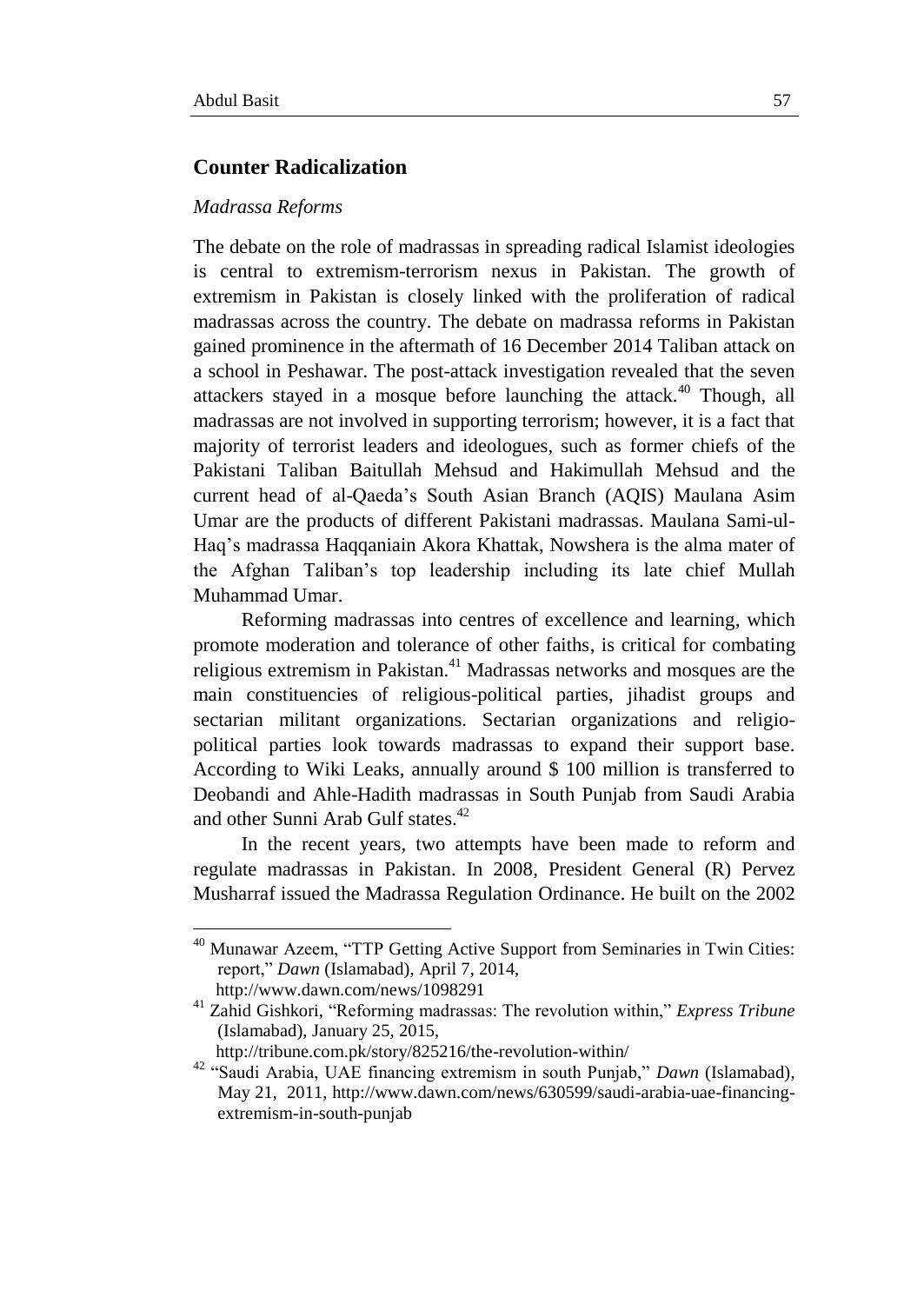ordinance to bring madrassas under regulation and state oversight.<sup>43</sup> The purpose was twofold: register with the government and teach curriculum which does not preach militancy, hate speech and sectarianism. In 2010, the Pakistan People"s Party (PPP)-led coalition government signed an agreement with the Ittehad-e-Tanzeem-ul-Madaris Pakistan (ITMP), an umbrella organization of madrassa oversight boards.<sup>44</sup> The agreement carried provisions to recognize the five ITMP madrassa boards and link them to the ministry of education through an act of parliament.<sup>45</sup> In return, the agreement prohibited madrassas from publishing literature that promotes militancy or sectarianism and teach a more inclusive curriculum. However, the agreement could not be presented to the parliament for legislation due to bureaucratic bottlenecks.<sup>46</sup>

To this date, the oversight of madrassas and their activities remains foggy at best. Despite the fact that majority of the madrassas have registered with the government, they are reluctant to cede their autonomy to the government. The madrassa registration and bringing them under the direct control of government institutions is a litmus test for the state"s resolve to overcome the challenge of radicalization and religious extremism.<sup>47</sup>

<sup>1</sup> <sup>43</sup> "Madrassa Education: 2014 Challenges, Reforms and Possibilities," Pakistan Institute of Legislative Development and Transparency, March 2015, 14, http://www.youthparliament.pk/downloads/CR/educationandyouthaffairsstandin gcommitteereport.pdf

<sup>44</sup> Kaja Borchgrevink, "Pakistan"s Madrasas: Moderation or Militancy: The madrasa debate and the reform process," *NOREF Report*, June 2011, 9. http://www.peacebuilding.no/var/ezflow\_site/storage/original/application/d6f77 e0632a20fcf1ae1ad65041acdc7.pdf

<sup>45</sup> The five madrassa boards in Pakistan include: 1) Tanzeem-ul-MadaarisAhl-e-SunnatWal-Jamaat of the Barelvi school of thought; 2) Wafaq-ul-Madaaris Al-Arabia of Deobandis; 3) Wafaq-ul-Madaaris of Ahl-e-Hadith; 4) Rabta-ul-Madaaris Al-Islamia of Jmaat-e-Islami; 5) and, Wafaq-ul-Madaaris Al-Shia of Shia school of thought.

<sup>46</sup> Syed Irfan Raza, "Accord for introducing contemporary subjects in madrassahs signed," *Dawn* (Islamabad), October 8, 2010, http://www.dawn.com/news/569392/accord-for-introducing-contemporarysubjects-in-madressahs-signed

<sup>47</sup> Dr Farzana Bari, "A fractured consensus," *Express Tribune* (Islamabad), February 3, 2015, http://tribune.com.pk/story/831754/a-fractured-consensus/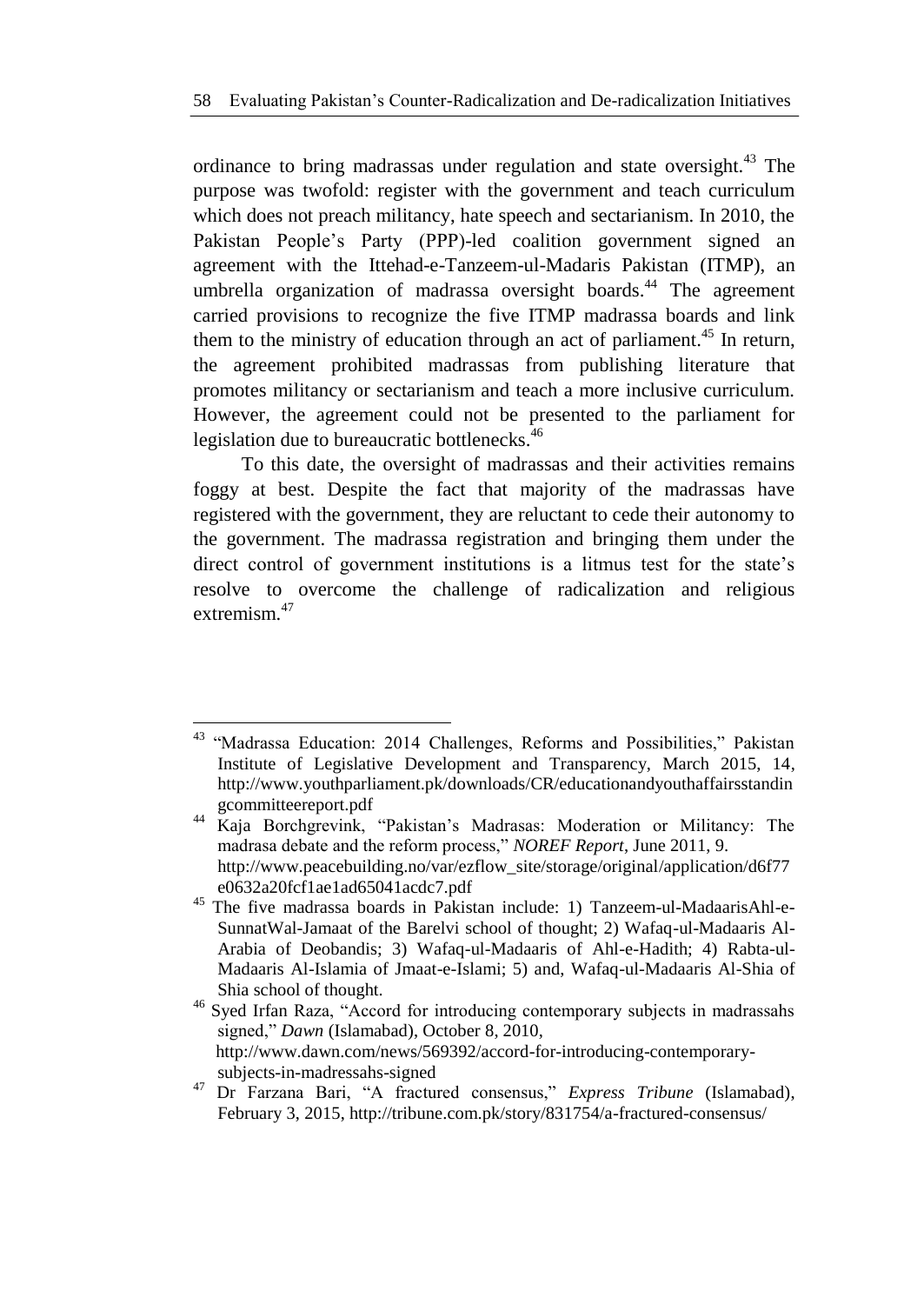#### *National Internal Security Policy (NISP)*

On 24 February 2014, government approved the country"s first National Internal Security Policy (NISP). The policy has adopted a five-pronged counter-terrorism approach to dismantle, contain, prevent, educate and reintegrate.<sup>48</sup>NISP has given Pakistan the institutional structure which was required to manage the competing demands of different security and law enforcement agencies (LEAs) for countering terrorism. It provides a clear road map about the mandates and roles of different LEAs in CT but it has not come into effect as yet. According to NISP, National Counter Terrorism Authority (NCTA), created in 2009 is the central agency to coordinate and implement counter-terrorism operations in Pakistan.<sup>49</sup>However, the NACTA is still a paper body without a functioning head or secretariat. Moreover, NIPS is an ambitious policy; implementing it in Pakistan"s divisive political culture, is not an easy task.

#### *Pakistan Protection Act 2014*

**.** 

In July 2014, Pakistan"s National Assembly passed the anti-terror Pakistan Protection Bill 2014.The bill provided the Pakistani security forces with additional powers to fight terrorism. It empowered Pakistani security forces with shoot at sight powers, as well as to arrest suspects and search houses without search warrants. The bill adopted the approach of guilty-untilproven innocent putting the burden of proof on the accused to prove his innocence against charges levelled against him. Several civil society and human rights organizations fear that such a sweeping body-of-law will turn Pakistan into a police state. Pakistan"s history is replete with examples where such laws have been abused to victimize the opponents. So, there is a fear that in the future authorities can use this bill for their own vested purposes as well. This is why the bill has been enacted as a special set of laws for two years. At the end of two years, its status will be re-evaluated to see if it should be implemented further or not.<sup>50</sup>

<sup>48</sup> "Nisar unveils national security policy in NA," *Dawn* (Islamabad), February 26, 2014, http://www.dawn.com/news/1089598

<sup>49</sup> See the full text of NISP here, https://www.academia.edu/6337566/National\_Internal\_Security\_Policy\_of\_Paki stan

<sup>50</sup> Irfan Haider, "Protection of Pakistan Bill 2014 approved in NA," *Dawn* (Islamabad), July 2, 2014, http://www.dawn.com/news/1116529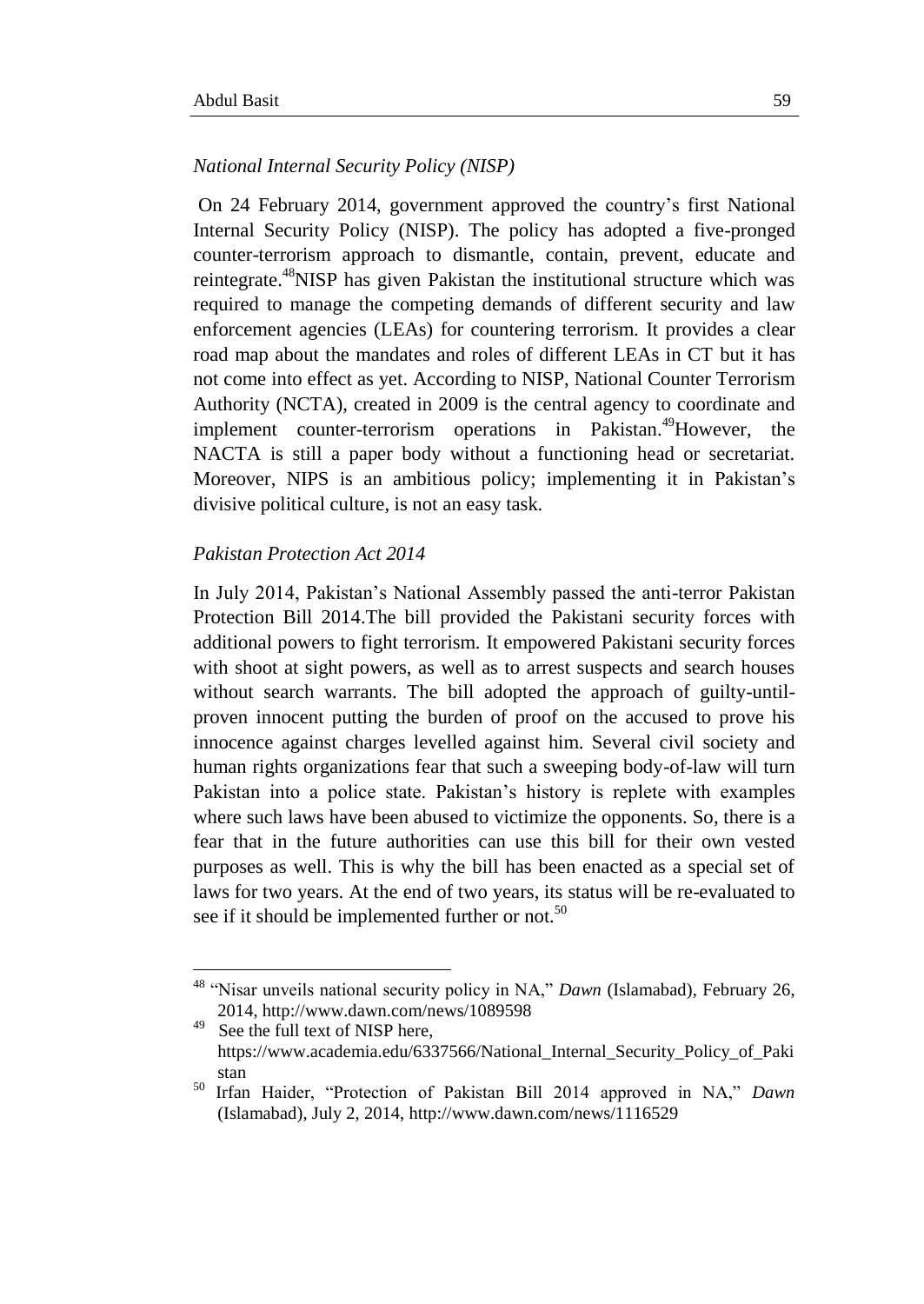## *Counter-terrorism Operations*

Since 9/11, the Pakistan Army has conducted four large-scale and around eight medium-to-small-scale counter-terrorism operations against the Pakistani Taliban. The large-scale operations include, Rahe-e-Rast (Path to Righteousness), Rah-e-Nijat (Path to Salvation), Zarb-e-Azb (Sword of the Prophet) and Khyber-I. Generally, these operations have depleted the operational capability of the Pakistani Taliban to carry out major terrorist operations in the country along with destroying their physical infrastructure. Operation Zarb-e-Azb and Khyber-I have been conducted since 2014 under the incumbent Pakistani army chief General Raheel Shareef, while Rah-e-Rast and Rah-e-Nijat were carried out in 2009 during the tenure of former Pakistani army Chief General Ashfaq Pervez Kiani.

Operation Zarb-e-Azb was launched on 15 June 2014 against local and foreign militants in FATA"s North Waziristan Agency. The operation was launched after the peace talks between Taliban and government failed.<sup>51</sup>So far, the Army has cleared around 90 percent of North Waziristan from militants' presence along with destroying IED factories and militants' command and control structure.<sup>52</sup> According to Pakistan military, the operation will continue till the whole area is cleared of militants. Meanwhile, Khyber-1 operation was launched on 17 October 2014, against the militant groups Lashkar-i-Islam in Khyber Agency.<sup>53</sup>

Additionally, operation Rah-e-Nijat was carried out on 19 June 2009, against the Mehsud faction of the Pakistani Taliban in FATA"s South Waziristan agency.<sup>54</sup> Army cleared the area from militant possession in four to five months. Similarly, operation Rah-e-Rast was carried out on 11 May 2009 against the Swat Taliban in KP"s Malakand Division. In four months, military restored the writ of the state in Swat district and adjoining area.<sup>55</sup>

1

<sup>51</sup> "Operation Zarb-e-Azb: All terrorists being hit, says Gen Raheel," *Express Tribune* (Islamabad), January 17, 2015,

http://tribune.com.pk/story/823149/operation-zarb-e-azb-all-terrorists-being-hitsays-gen-raheel/.

<sup>52</sup> Mateen Haider, "80pc of Miramshah cleared, army says," *Dawn* (Islamabad), Pakistan, July 10, 2014, http://www.dawn.com/news/1118087

<sup>53</sup> "Army launches "Khyber One" operation," *Nation* (Lahore), October 18, 2014, http://nation.com.pk/national/18-Oct-2014/army-launches-khyber-one-operation

<sup>54</sup> Muhammad Amir Rana, Safdar Sialnd Abdul Basit, Dynamics *of Taliban Insurgency in FATA* (Islamabad: Pakistan Institute of Peace Studies, 2010), 238.

<sup>&</sup>lt;sup>55</sup> Ibid, 239.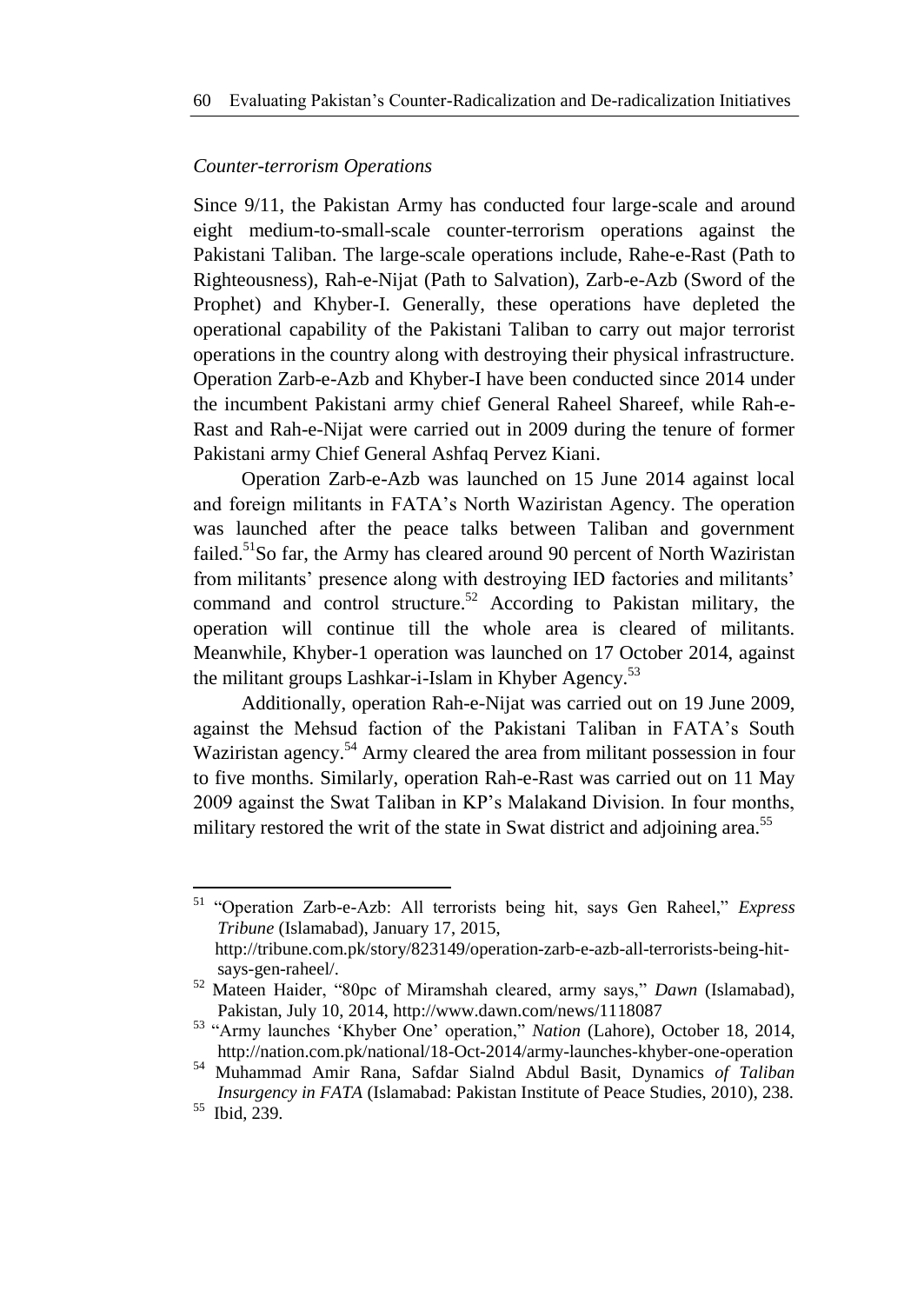## **Challenges to Pakistan's CVE Efforts**

Generally, there is a lack awareness about the threat extremism poses to society. The moderate majority in Pakistan rejects violence, but not necessarily disagree with the extremist agenda as such, which is couched in religious language. Following are some of the major challenges confronting Pakistan's existing CVE strategies:

## *Hostile Social Environment*

In Pakistan where radicalism is said to be wide-spread, few deradicalization centres are akin to isolated islands of normalcy where militants are provided with a healthy environment to facilitate their return to normal life. However, when they are reintegrated back into a society where all the factors of radicalization are still present, a real time danger of their re-radicalization looks quite imminent.<sup>56</sup> On top of that, a broken governance system, widespread socio-economic disparities and political marginalization provides an ideal breeding ground for the growth of radicalization. Without improvement in the afore-mentioned factors, the narrow-focused and targeted de-radicalization interventions alone cannot overcome the problem of extremism in Pakistan. At the same time, in the absence of a national level CVE policy, overcoming extremism in Pakistan will remain an uphill task.<sup>57</sup>

## *Narrow-resource Base*

1

Given the scale and scope of the problem, the limited gains achieved against radicalization are fragile and reversible due to limited funding. Providing an adequate resource base is the second major challenge confronting the CVE efforts. The donor-driven initiatives have short lifespan. Sustaining these programmes on long-term basis and then expanding them as a national-level activity looks a tall order.<sup>58</sup>

<sup>&</sup>lt;sup>56</sup> Iinterview with Feyyaz Ahmed, Assistant Professor Political Science at University of Management Technology (UMT), Pakistan, on March 18, 2015.

<sup>&</sup>lt;sup>57</sup> Syed Shoaib Hassan, "Analysis: Pakistan's militant rehabilitation problem," *Dawn* (Islamabad), December 30, 2014, http://www.dawn.com/news/1153913

<sup>58</sup> Iinterview with Feyyaz Ahmed.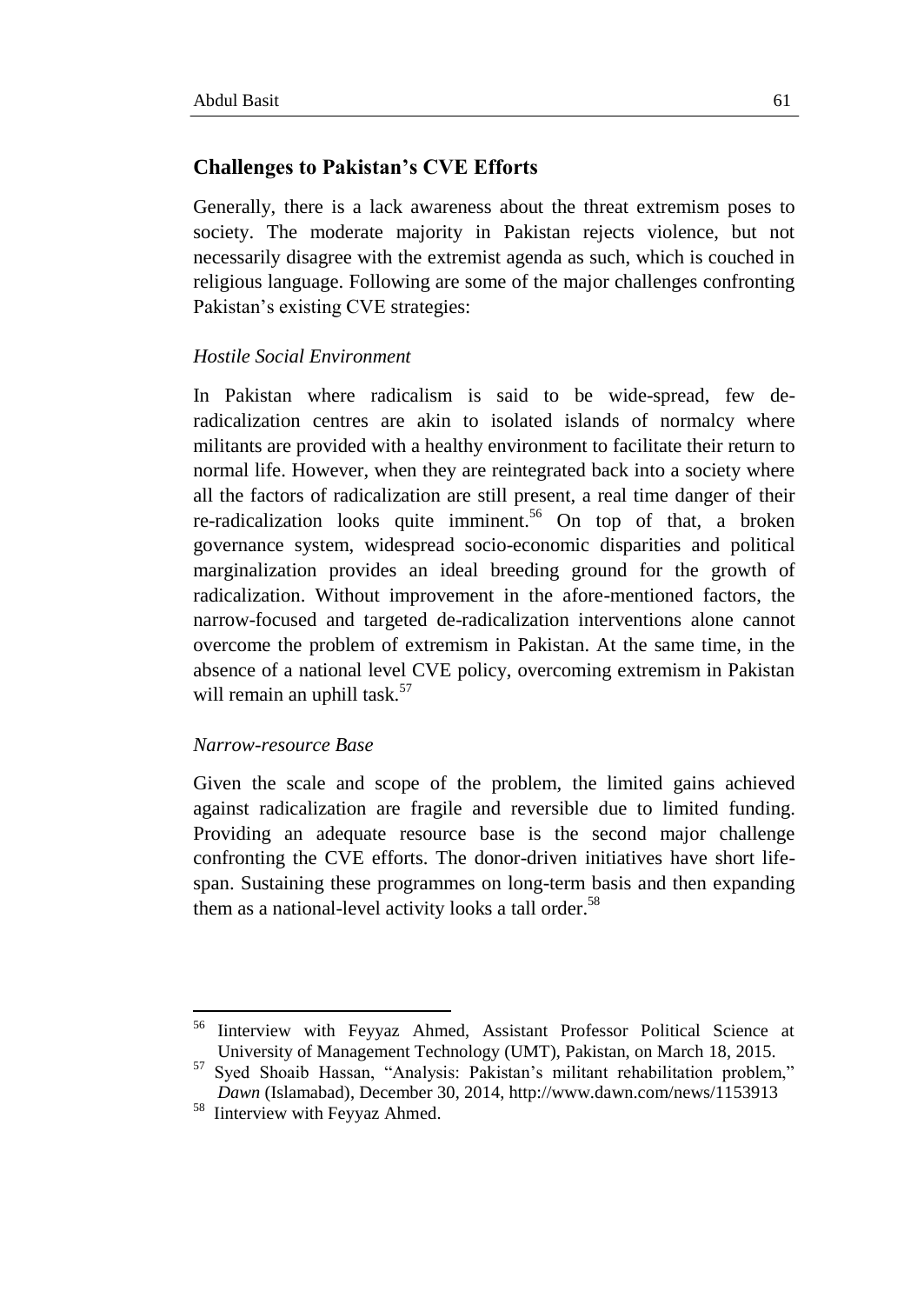## *Monitoring and Evaluation*

CVE is an on-going, ever-evolving and long-term process. The authorities managing the de-radicalization programme claim low recidivism rates (one per cent). Such claims appear to be misleading, premature and exaggerated. The real success or failure of a de-radicalization programme can only be determined after a passage of 10-15 years. Pakistan's de-radicalization programme is only-six years old and in such a short time-span, it is very hard to determine which strategies have had long-lasting impact on the individuals.<sup>59</sup>Conversely, high-success rate also exposes lose monitoring and evaluation of the programme.

In Pakistan, CVE is an emerging subject within the counter-terrorism field which needs improvements and rigorous re-evaluation. Low recidivism rate is not a good indicator of the programme's success or failure. Most of the data on Pakistan"s de-radicalization programme is commentary or interview based. An independent evaluation based on empirically verifiable data has not been carried out. Improving the monitoring of the programme along scientific lines is another major challenge.

## *Cyber Radicalization*

**.** 

In the last few years, smart use of internet and social media by extremist organizations for propaganda and recruitment has taken the threat of online radicalization to a whole new level. It has alarmingly increased the youth's vulnerability to online-self-radicalization. With increasing internet penetration in the country, Pakistan has shown great vulnerability to online radicalization. Currently, there are 32.4 million internet users in Pakistan (30 million), half of whom use internet on their mobiles.<sup>60</sup> More than 70 per cent of these internet users are young-people. As a sub-component of its CVE, Pakistan should devise a mechanism to closely monitor online chatrooms of the Jihadist organizations, their websites and the subscribers to their material.

<sup>59</sup> Marisa L. Porges and Jessica Stern, "Getting Deradicalization Right," *Foreign Affairs*, May-June 2010, http://www.foreignaffairs.com/articles/66227/marisa-lporges-jessica-stern/getting-deradicalization-right

<sup>60</sup> "30m internet users in Pakistan, half on mobile: Report," *Express Tribune* (Islamabad), June 24, 2013, http://tribune.com.pk/story/567649/30m-internetusers-in-pakistan-half-on-mobile-report/, (accessed December 23, 2014)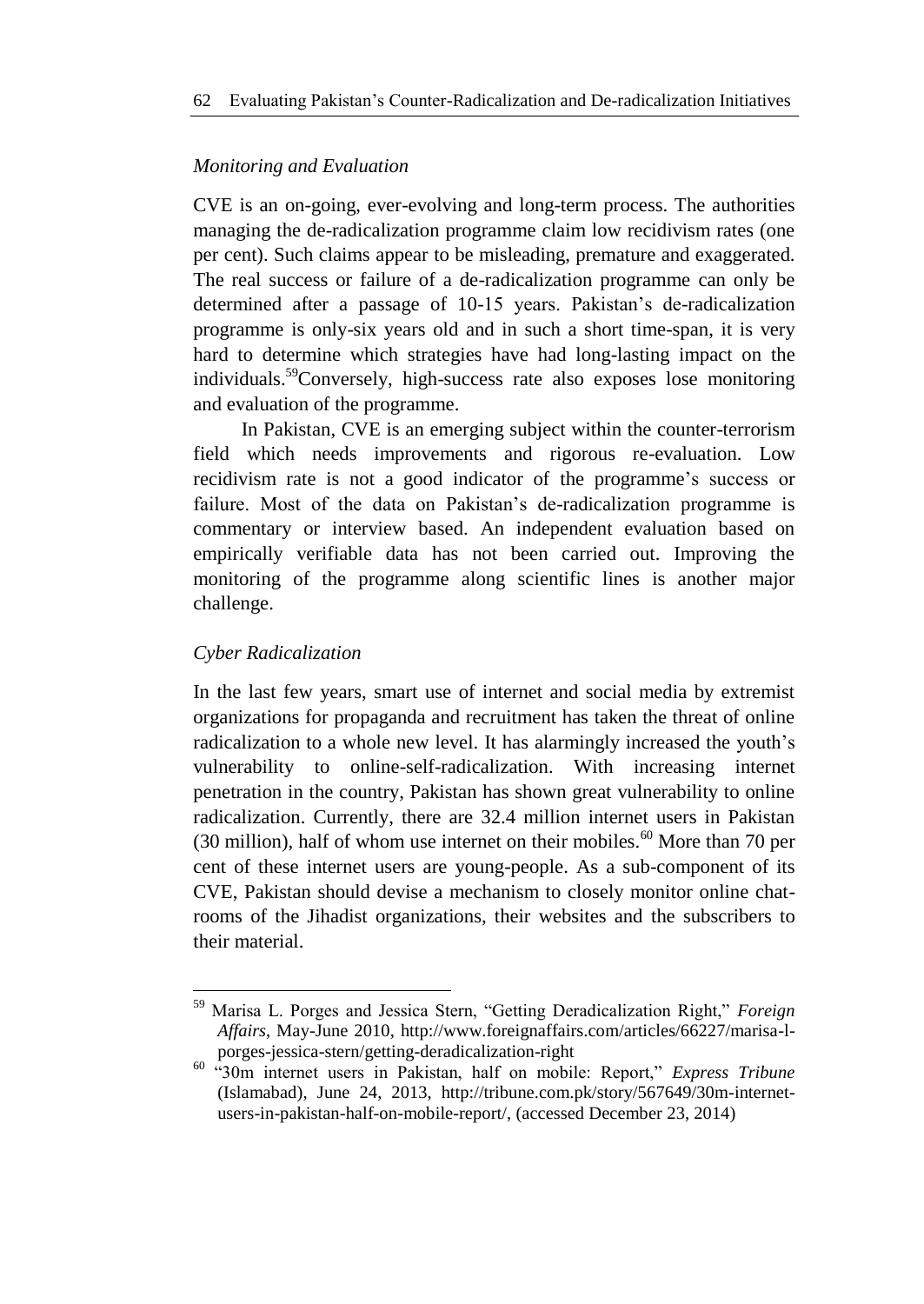-

#### *Civilian Control of the De-radicalization Programmes*

To turn the on-going CVE initiatives in Pakistan into a national-level comprehensive programme, the oversight and supervision of the programme should be in the hands of civilian authorities as the army"s control of de-radicalization programme politicizes it. A bottom up CVE approach in civilian oversight is needed. $61$ 

#### **Policy Recommendations**

#### *National Counter-radicalization Policy*

Overcoming the challenge of radicalization is a long-term process which requires collective enduring commitment at the policy level. Pakistan"s CVE policy should comprise of three main areas: education policy (madrassa and public education system), national youth policy and a comprehensive counter-terrorism policy. $62$  The policy should clearly state its goals and means to achieve them. Since Pakistan"s existing deradicalization initiatives put emphasis on providing employability skills to militant detainees, a national youth policy exploring job-creation options should also be made part of the CVE. It will help stop more young people falling prey to militant recruitment and radicalization propaganda. $^{63}$  At one level, the extremist groups are trying to redefine and reshape the Muslim identity. There is a big vacuum in the minds of the Pakistani youth where they fit in the society as a critical segment which constitutes Pakistan"s future.<sup>64</sup>

<sup>61</sup> Interview with Bilveer Singh, Adjunct Senior Fellow at the Centre of Excellence for National Security (CENS) of the S. Rajaratnam School of International Studies (RSIS) and Associate Professor of Political Science at the National University of Singapore, April 21, 2015

<sup>62</sup> Interview with Wajahat Masood, Public Intellectual and Journalist, Pakistan, April 13, 2015.

<sup>&</sup>lt;sup>63</sup> "Creating an environment that counteracts militant ideologies and radicalism in Pakistan," *Norwegian Peace building Resource Center*, Seminar Report, March 2014,

http://www.peacebuilding.no/var/ezflow\_site/storage/original/application/be49e 0a57107072741eca4da942f835f.pdf

<sup>64</sup> Interview with Faisal Bin Muhammad Hassan, Associate Research Fellow at the International Centre for Political Violence and Terrorism Research (ICPVTR) of the S. Rajaratnam School of International Studies (RSIS) and member of the Religious and Rehabilitation Group (RRG), April 16, 2015, Singapore.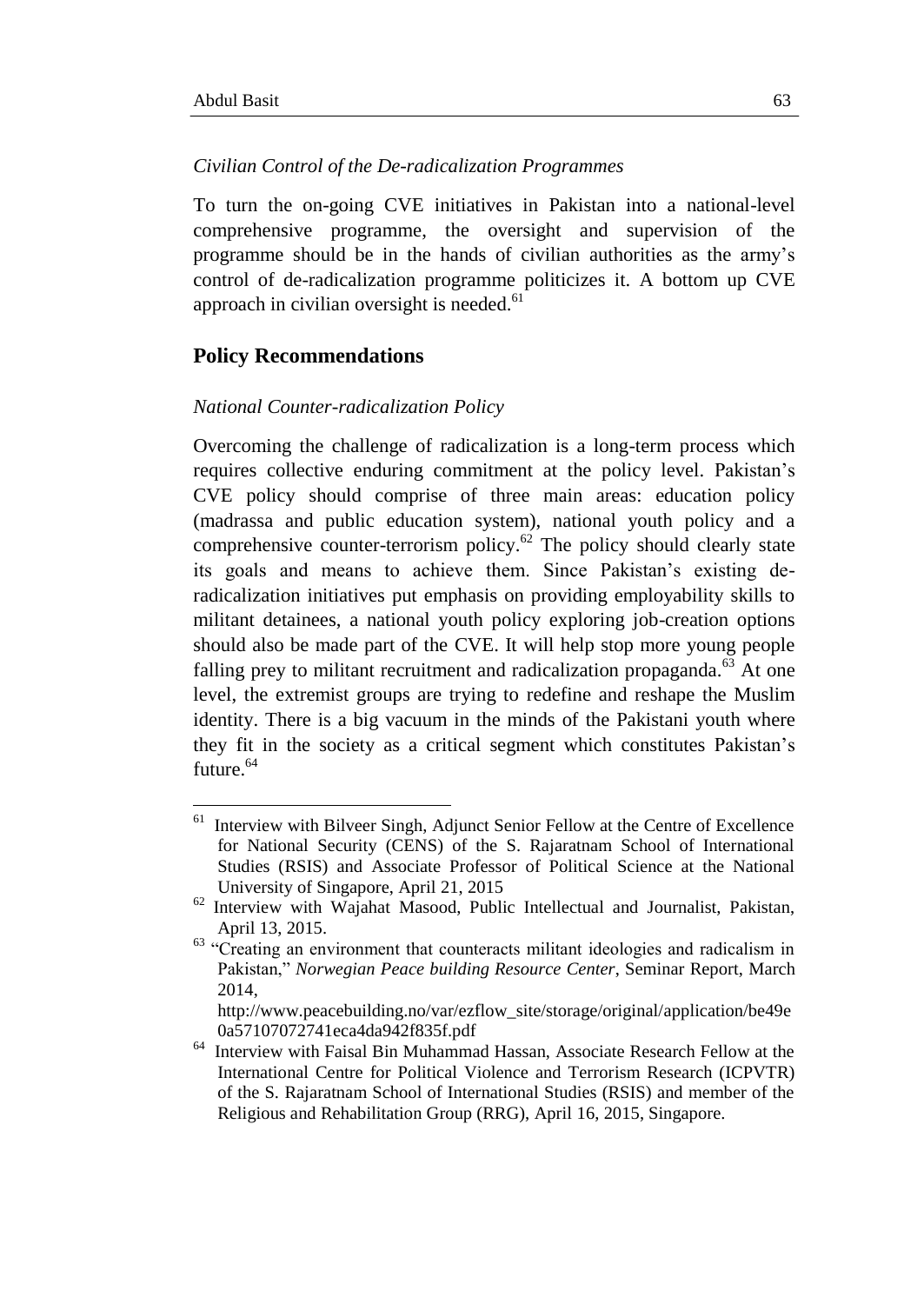## *Community Engagement and Community Resilience*

To effectively overcome the challenge of extremism, Pakistan needs to evolve a whole-of- community approach targeting both the reality (through kinetic means) and "ideality" (non-kinetic means) of terrorism. In this regard, a joint state-society response is indispensable. It aims to create an environment that helps people to resist the appeal of militant ideologies.<sup>65</sup> In Pakistan, social polarization and religious fragmentation has been a major stumbling block in evolving effective counter-extremist responses. The chances of overcoming these challenges increase if a cooperative environment is created. In this regard, a CVE policy can provide engagement opportunities to different segments of the society to discuss and evolve joint response to extremism.<sup>66</sup>

Extremism may have penetrated almost all segments of the Pakistani society. In the long-term defeating terrorism only through state-led efforts looks dim without engaging the community at multiple levels. The mind-set prevalent among the Pakistani community is that eradicating extremism and terrorism is only the government"s job. However, in recent years government-public joint ventures have emerged as an essential component of contemporary conflict resolution frameworks. Britain"s CONTEST approach working around four pillars; prevent, pursue, protect and prepare and Singapore"s Religious Rehabilitation Group (RRG) are two cases in point.<sup>67</sup>

Pakistan should build mechanisms for community resilience and community engagement to create an environment hostile to extremism and terrorism. The policy should help the community to entertain moderate values, spirit of peaceful co-existence, interfaith harmony and respect for diversity. In addition, mechanism of community engagement can also be used to disrupt terrorist plots and recruitment efforts. Given the magnitude

<sup>66</sup> Ibid.

1

<sup>65</sup> Interview with Rohan Gunaratna, head of International Center for Political Violence and Terrorism Research and Professor of Security Studies at the S. Rajatnam School of International Studies, Singapore, April 20, 2015.

<sup>67</sup> Marisa L. Proges and Jessica Stern, "Getting Radicalization Right," *Foreign Affairs*, May-June 2010,

http://www.foreignaffairs.com/articles/66227/marisa-l-porges-jessica-stern/ getting-deradicalization-right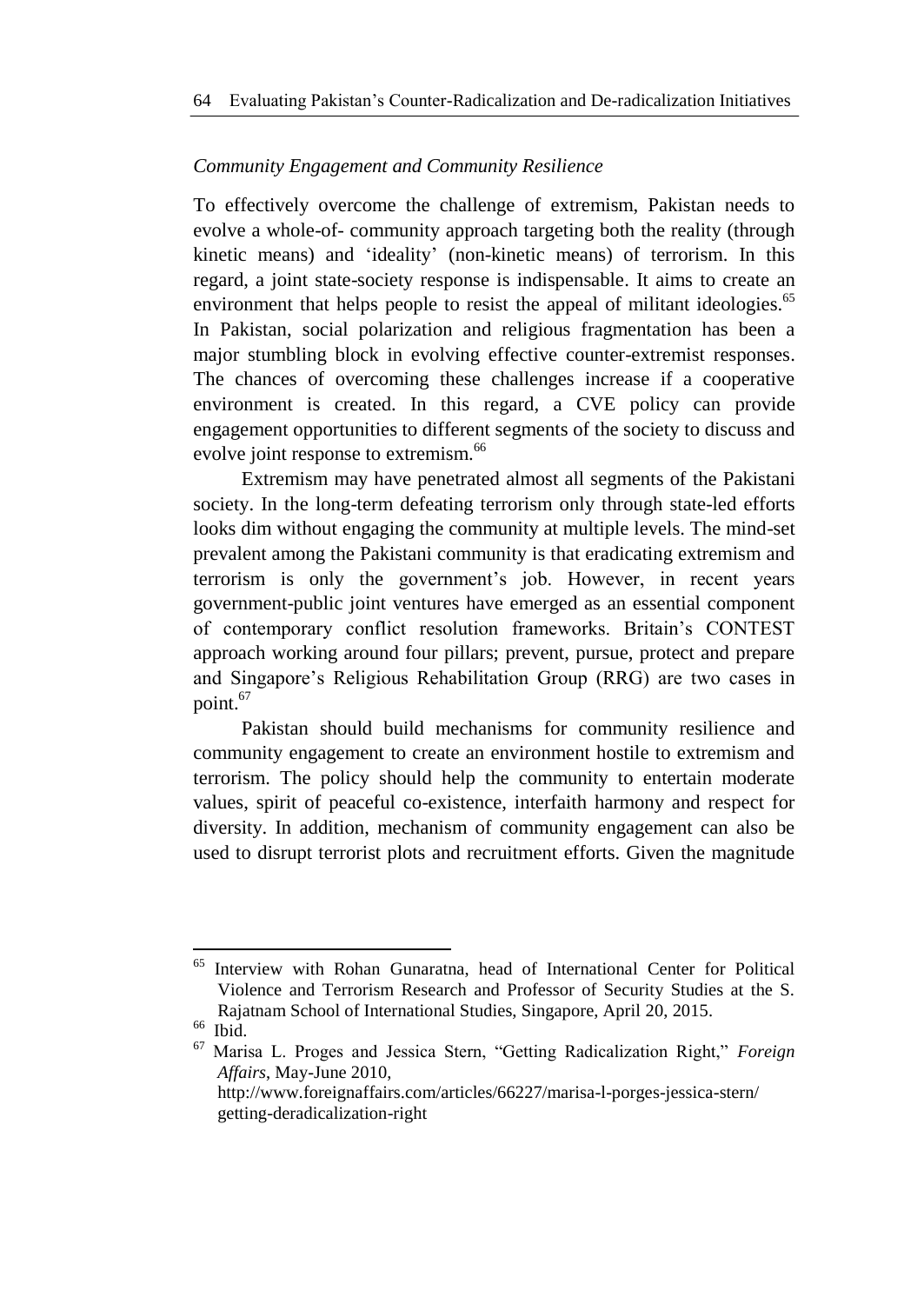of the problem, Pakistan can only defeat terrorism through joint state and society efforts.<sup>68</sup>

#### *Counter Narratives*

Creation of counter-narratives is another important aspect of CVE policy. Individuals and communities process events around narratives that resonate with them at an emotional level.<sup>69</sup> People often believe a particular version of events because they want to. Narratives represent human emotions, desires, fears and expectations. Pakistani state"s counter-narrative has been ineffective because it is built on rationality, logic and facts rather than common human desires and emotions.<sup>70</sup>

In counter-terrorism, restoring the writ of the state involves dominating both physical (recapturing the territory) and psychological domains (wining back the hearts and minds). In Pakistan the militant narrative dominates the propaganda space, both offline and online. The extremist message gains traction because it is couched in religious rhetoric and feeds on popular notions like pan-Islamism and anti-Americanism. In Muslim majority countries like Pakistan, religious symbols are more important than the conceptual ideas or arguments. Anything presented in religious colours generate immediate public sympathy.<sup>71</sup> The use of religion makes extremist message attractive to the masses. For instance, the fight against terrorism is portrayed as a War on Islam that is a conspiracy to divide Pakistan and promote Western values.

The public opinion in Pakistan gets ambivalent due to dearth of ideological responses against terrorism. Moreover, the state's contradictory CT-policies have further confused the public opinion. It has allowed militants to exploit the communication gap between the state and society.<sup>72</sup>

1

<sup>&</sup>lt;sup>68</sup> Interview with Bilveer Singh.

<sup>69</sup> Amil Khan, "Pakistan and the Narrative of Extremism," *Special Report*, United States Institute of Peace, March 2013, 3, http://www.usip.org/sites/default/files/SR327-Pakistan-and-the-Narratives-of-

Extremism.pdf

<sup>&</sup>lt;sup>70</sup> Interview with Khuram Iqbal, Assistant Professor of Terrorism at the National Defense University, Pakistan, April 8, 2015.

<sup>71</sup> Email interview with Sami Raza, Assistant Professor University of Peshawar, April 15, 2015.

 $72$  Madiha Afzal, "Education and Attitudes in Pakistan: Understanding Perception of Terrorism," *Special Report 367*, United States Institute of Peace (USIP), April 5, 2015,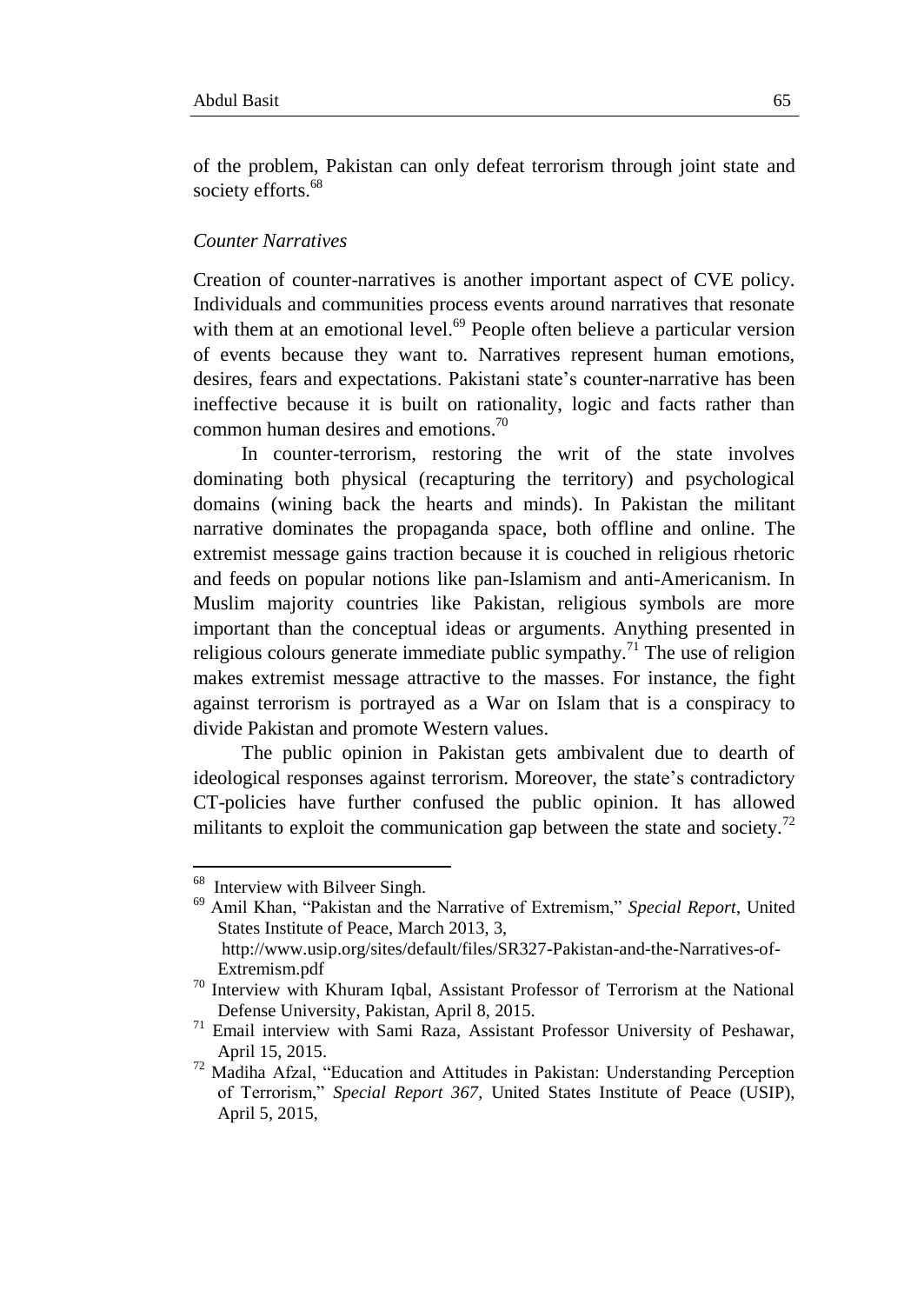People see the extremist narrative as an attractive way of understanding the world. The heavily polarized political and religious environment is tilted in favour of extremists and terrorists. As a result, successive Pakistani governments have failed to create a public buy-in by putting forth a national counter-narrative against terrorists.<sup>73</sup>

#### *Faith-Based Networks and Moderate Religious Scholars*

Religious scholars and faith-based networks not only enjoy public trust in Pakistan but also hold a great sway in shaping, moulding and directing public opinion. Projecting the voice of moderate Muslim scholars in Pakistan against extremist-narrative is critically important. General masses, literate and illiterate, mostly rely on religious clergy for their belief system. Public opinion mostly resonates with those held by religious scholars not just in the religious domain but on the political and social issues as well. The militants and extremists exploit this dynamic by injecting their agenda through extremist clergy. $74$ 

On the contrary, Pakistani government can use faith-based networks and moderate religious scholars to refute the extremist message and promote message of peaceful co-existence, moderation and inter-faith harmony. The apathy of the Pakistani state and increasing life threats to moderate religious scholars has pushed such voices in isolation of silence. For instance in October 2010, the Pakistani Taliban assassinated a moderate religious scholar and Vice Chancellor of the Islamic University of Swat, Dr. Muhammad Farooq. He worked extensively on refuting terrorists' extremist messages.<sup>75</sup> Similarly in 2010, the Taliban assassinated renowned religious scholar Maulana Hasan Jan in Lahore when he issued a fatwa against

-

http://www.usip.org/sites/default/files/SR367-Education-and-Attitudes-in-Pakistan.pdf

<sup>73</sup> Wajhat Masood, "Militants" Media in Pakistan: Political Etymology and Professional Craft," Pak Institute for Peace Studies, January 2010, sanpips.com/download.php?f=155.pdf

<sup>&</sup>lt;sup>74</sup> Safdar Sial, "Role of Religious Scholars in Counter-Radicalization and Deradicalization Strategies in Pakistan: The Need and the Scope," *Conflict and Peace Studies*, vol. 5, no 1, January-June 2013, 69.

<sup>75</sup> Muhammad Riyaz Mayar, "VC of Swat University shot dead in Mardan," *News International* (Islamabad), October 3, 2010, http://www.thenews.com.pk/Todays-News-13-1040-VC-of-Swat-varsity-shotdead-in-Mardan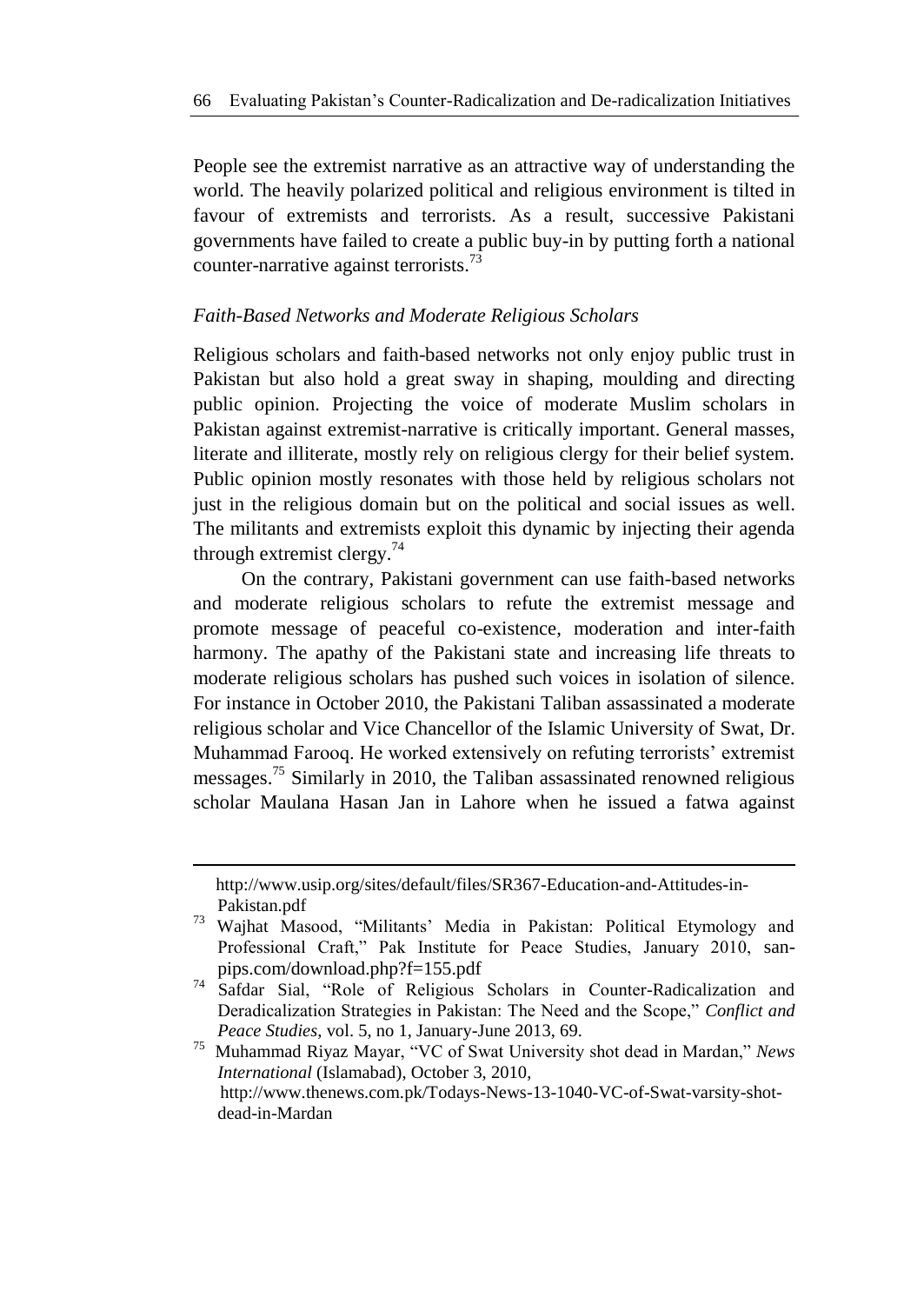suicide bombing.<sup>76</sup> In order to engage religious scholars in CVE, it is the government"s duty to provide them and their families with security so that they can work independently without any fear. $^{77}$ 

Faith-based networks are active on every level of the society. They are an effective medium within Pakistan"s conservative religious framework. Their grass-root outreach and connections with the local communities make them ideal partners to work with. In addition, such networks also enjoy a fair amount of trust within the eyes of public. Religious scholars are familiar with arguments used by extremist networks to promote their agenda, and these can be useful in providing a point-bypoint rebuttal enveloped in a plausible religious framework. They understand the dynamics of their communities and quickly identify radicalization and know how to intervene appropriately.<sup>78</sup>

#### *Public-Private Partnership*

1

While a public-private partnership already exists between the Hum Pakistan Foundation (HPF) and the Pakistan army in managing the de-radicalization programme, it needs to be enhanced further to rope-in more partners. This will not only help in diversifying the existing set up but also to broaden the scope of the programme from narrow-focused to the national-level.

#### *Annual CVE Summits and Symposiums*

In 2010, the Pakistani government arranged an international conference on "radicalization and counter-radicalization". Earlier in 2008 Islamabad Policy Research Institute had organised an international conference on "deradicalization and engagement of youth in Pakistan". Experts from different parts of the world participated in the conference. After that there has been

<sup>76</sup> Sabir Shah, "Prominent religious scholars killed in last 25 years," *News International* (Islamabad), February 28, 2014,

http://www.thenews.com.pk/Todays-News-2-235428-Eminent-religious-leaderskilled-in-25-years

<sup>77</sup> Interview with Wajahat Masood, Public Intellectual and Journalist, Pakistan, April 13, 2015.

<sup>&</sup>lt;sup>78</sup> Hedieh Mirahmadi, Mehreen Farooq and Waleed Ziad, "Pakistan's Civil Society: alternative Channels to Countering Violent Extremism," *World Organization for Resource Development and Education*, October 2012, 13,

http://www.worde.org/wp-content/uploads/2012/10/WORDE-Report-Pakistan-Civil-Society-Alternative-Channels-to-CVE.pdf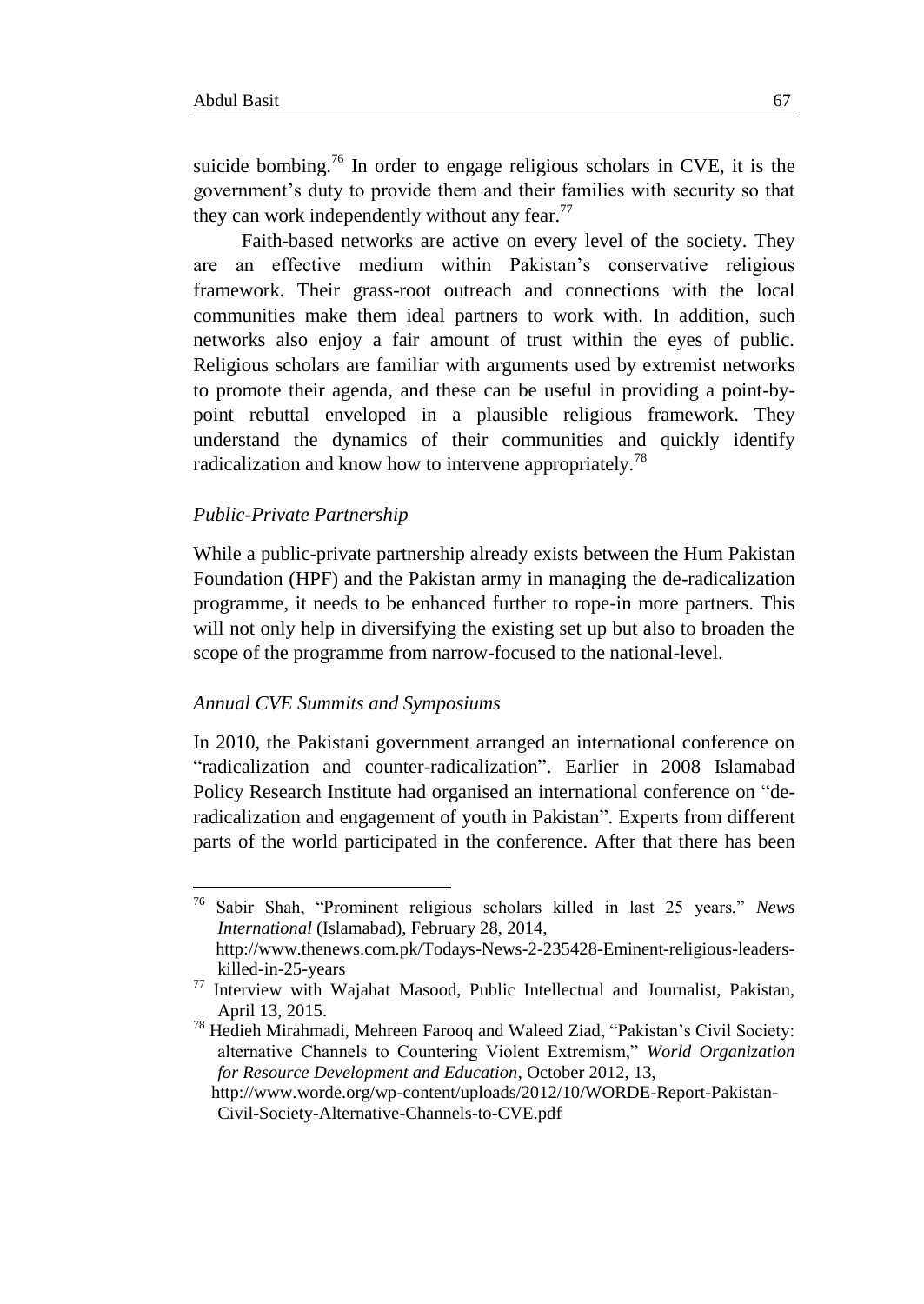no national level conference or symposium held on the subject. The government should convene such symposiums on annual basis to share its findings with other stakeholders, learn from others" best shared practices and the emerging CVE model. These measures will act like an annual audit of the programme which will help improve it further.

# **Conclusion**

Contemporary terrorism evolves at an astounding pace. The terrorist groups in Pakistan keep changing their recruitment, attack and propaganda strategies with time and space. They are innovative and adaptive to changing circumstances with tremendous regenerative capacity. Those involved in counter-terrorism have to be equally innovative with their preventive and pre-emptive policies. To be successful, counter-terrorism practitioners have to be two steps ahead of the terrorists. CVE allows CTpractitioners to keep pace with innovative and ever-changing terrorist strategies if not get ahead of them.

Extremism in Pakistan is certainly not confined to religiously inspired militancy and terrorism only; it is prevalent in the society at all levels. A large segment of the Pakistani society, especially youth, is vulnerable to extremist propaganda. The on-going narrow-focused de-radicalization interventions in Pakistan will gradually lose their efficacy, as long as a moderate environment hostile to terrorism and militancy is not created. So, there is a dire need to build community resilience to immunize the society against extremism.

At a broader level, without improvement in governance, economic and security situation CVE efforts will have a minimal impact. A national level CVE policy, if implemented judiciously, is one component among many others to bring about a positive change in the society. CVE alone cannot bring about a positive change in society. The aforementioned efforts without CVE will also be missing an important link. The two have to go hand-in-hand.

After the dreaded Taliban attack on the Peshawar Army Public School (PAPS) in December last year, Pakistan's internal security policy is undergoing a paradigm-shift. This paradigm shift can act as a catalyst for the Pakistani political and military leadership to devise a comprehensive CVE policy within the ambit of counter-terrorism policy keeping the scope and magnitude of the issue in view. Pakistan needs a CT-policy which balances the hard and soft aspects of counter-terrorism that targets both the